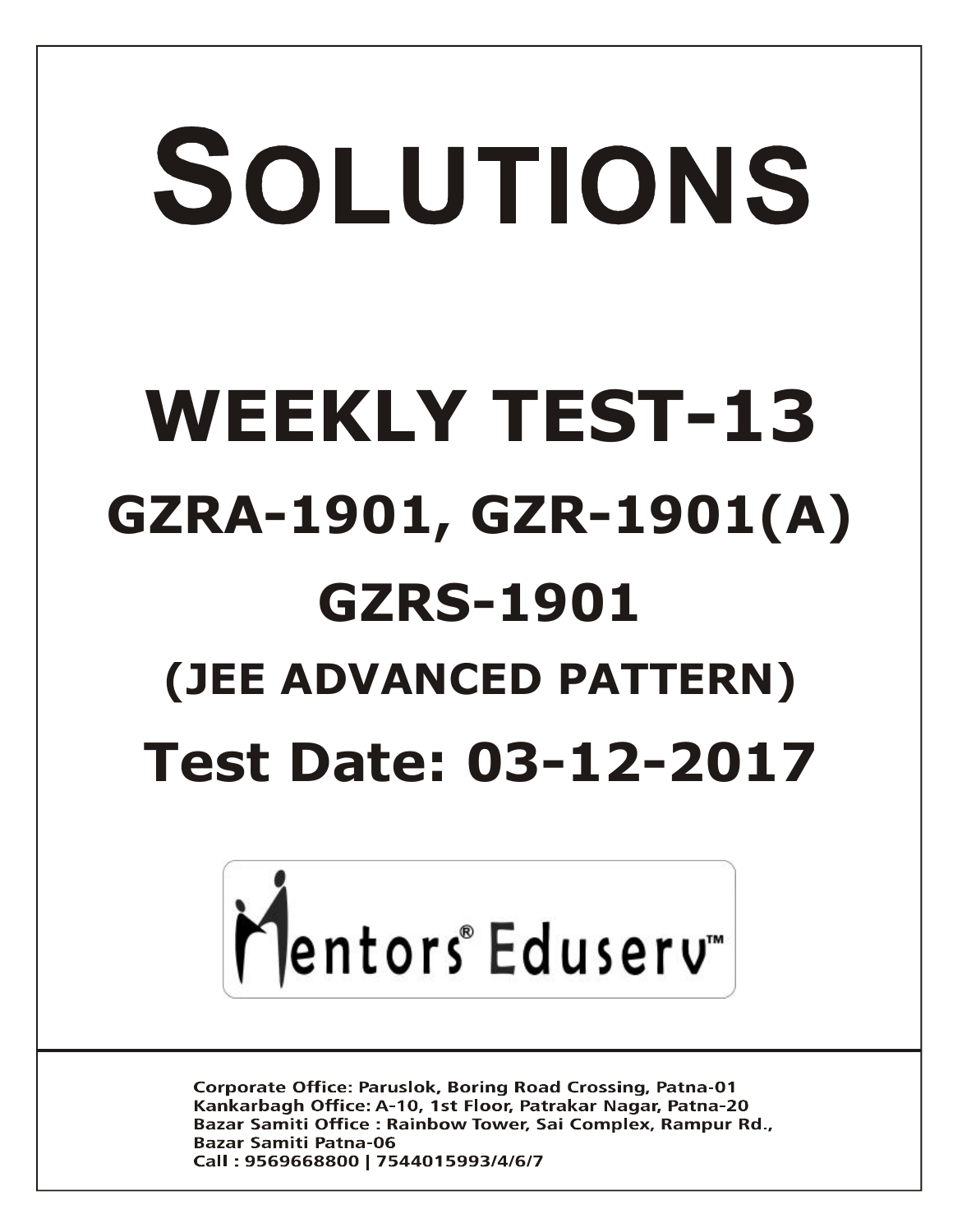# [ **2** ] **WT-13 (Adv) GZRA-1901, GZR-1901(A) & GZRS-1901\_03.12.2017 CHEMISTRY 1. (D) 2. (D) 3. (D) 4. (C)** Initially  $P_{He}+P_{Ne}=950-50=900$  torr He  $P_{He} = \frac{2}{3} \times 900 = 600$  torr  $=$   $\frac{2}{3}$   $\times$  900  $=$  600 torr  $\,$ ; P<sub>Ne</sub>  $=$   $\frac{1}{3}$   $\times$  900  $=$  300 torr 3  $=\frac{1}{2} \times 900 = 3$ In final condition,  $P_{He} = 1800$  torr  $\mathsf{P}_{\mathsf{H}_2\mathsf{O}}(\mathsf{g})$  = 100 torr 2 He  $H_2O$  $\frac{n_{\text{He}}(g)}{n} = \frac{1800}{180} = \frac{18}{1}$  [n  $\alpha$  p at constant V and T]  $n_{H_0}$  (g) 100 1  $=\frac{1000}{100}=\frac{10}{1}$  [n  $\alpha$  ] **5. (B)** Let volume of balloon is V litre  $PV = nRT$  $3V = \frac{n \times 0.0821 \times 36}{0.0001}$ 0.0821  $=\frac{n\times 0.0821\times 3}{0.0004}$ or,  $n = \frac{V}{10}$  mole He 12  $=$ mass of He =  $\frac{V}{40} \times \frac{4}{1000}$  kg =  $\frac{V}{0000}$  kg 12 1000 <sup>3</sup> 3000  $=\frac{1}{10} \times \frac{1}{1000}$  kg = -Now,  $\frac{V}{2000}$  + 50 + 450 =  $\frac{V}{100}$ 3000 1000  $+50+450=$ or, V = 250  $\times$  3000 litre = 250  $\times$  3m<sup>3</sup> = 750 m<sup>3</sup> **6. (B)** When only attraction force works  $U(r) = \frac{K Q_{1} Q_{2}}{S_{1}}$  $=\frac{R\cdot Q}{r^2}$ , rectangular hyperbola **7. (D)**  $\mathsf{PF}_2\mathsf{CI}_3$  – Non-planar molecule  $\mathsf{B}_{\mathsf{3}}\mathsf{N}_{\mathsf{3}}\mathsf{H}_{\mathsf{6}}$  – Planar molecule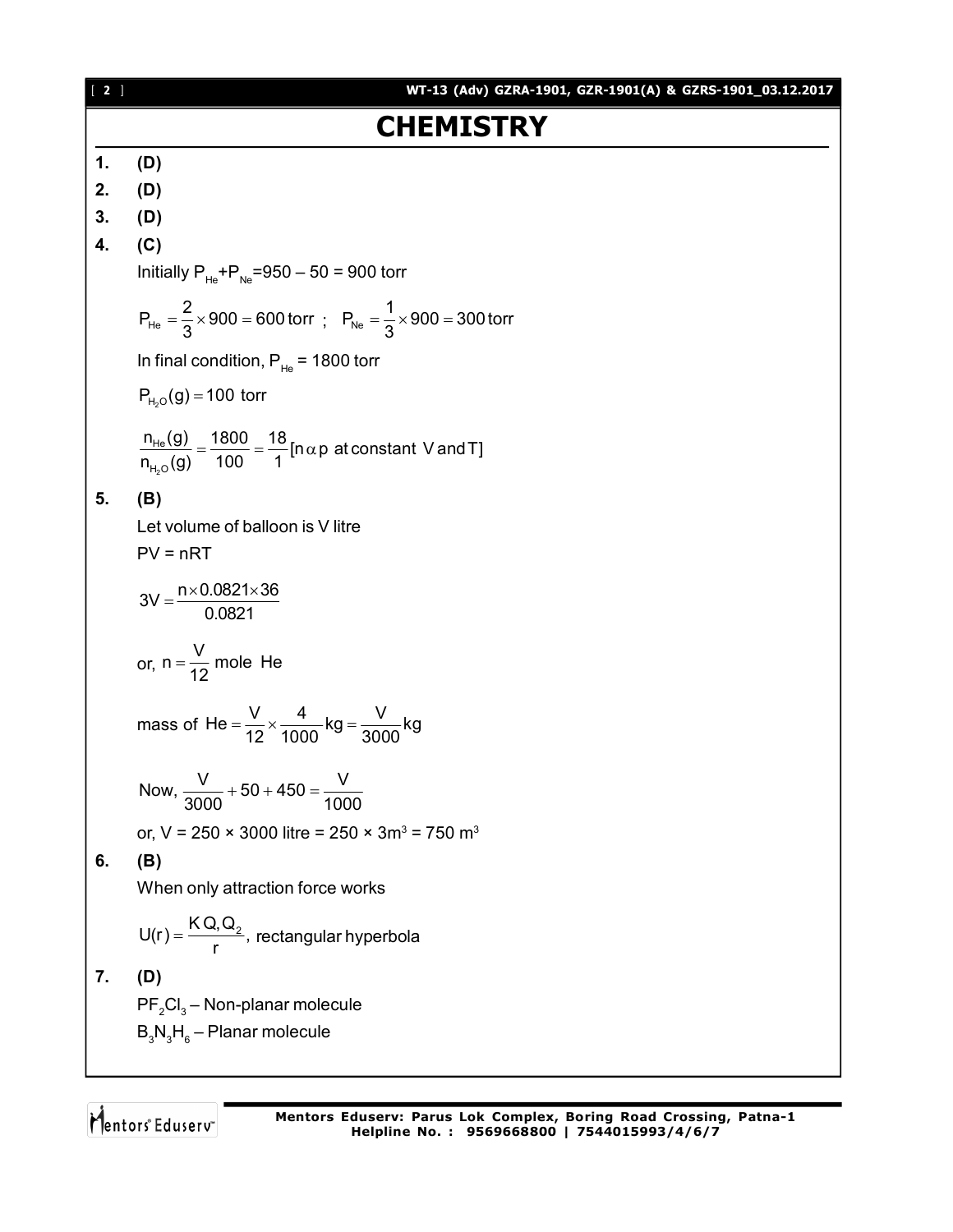# **WT-13 (Adv) GZRA-1901, GZR-1901(A) & GZRS-1901\_03.12.2017** [ **3** ]

F  
\n
$$
\int_{F}^{F} C = C = C' \int_{F}^{F} - \text{Non-planar molecule}
$$
\n8. **(D)**\n
$$
\int_{0}^{F} C^{-1} \int_{0}^{F} \int_{0}^{F} \int_{0}^{F} \int_{0}^{F} \int_{0}^{F} \int_{0}^{F} \int_{0}^{F} \int_{0}^{F} \int_{0}^{F} \int_{0}^{F} \int_{0}^{F} \int_{0}^{F} \int_{0}^{F} \int_{0}^{F} \int_{0}^{F} \int_{0}^{F} \int_{0}^{F} \int_{0}^{F} \int_{0}^{F} \int_{0}^{F} \int_{0}^{F} \int_{0}^{F} \int_{0}^{F} \int_{0}^{F} \int_{0}^{F} \int_{0}^{F} \int_{0}^{F} \int_{0}^{F} \int_{0}^{F} \int_{0}^{F} \int_{0}^{F} \int_{0}^{F} \int_{0}^{F} \int_{0}^{F} \int_{0}^{F} \int_{0}^{F} \int_{0}^{F} \int_{0}^{F} \int_{0}^{F} \int_{0}^{F} \int_{0}^{F} \int_{0}^{F} \int_{0}^{F} \int_{0}^{F} \int_{0}^{F} \int_{0}^{F} \int_{0}^{F} \int_{0}^{F} \int_{0}^{F} \int_{0}^{F} \int_{0}^{F} \int_{0}^{F} \int_{0}^{F} \int_{0}^{F} \int_{0}^{F} \int_{0}^{F} \int_{0}^{F} \int_{0}^{F} \int_{0}^{F} \int_{0}^{F} \int_{0}^{F} \int_{0}^{F} \int_{0}^{F} \int_{0}^{F} \int_{0}^{F} \int_{0}^{F} \int_{0}^{F} \int_{0}^{F} \int_{0}^{F} \int_{0}^{F} \int_{0}^{F} \int_{0}^{F} \int_{0}^{F} \int_{0}^{F} \int_{0}^{F} \int_{0}^{F} \int_{0}^{F} \int_{0}^{F} \int_{0}^{F} \int_{0}^{F} \int_{0}^{F} \int_{0}^{F} \int_{0}^{F} \int_{0}^{F} \int_{0}^{F} \int_{0}^{F} \int_{0}^{F
$$

Mentors<sup>e</sup> Eduserv<sup>-</sup>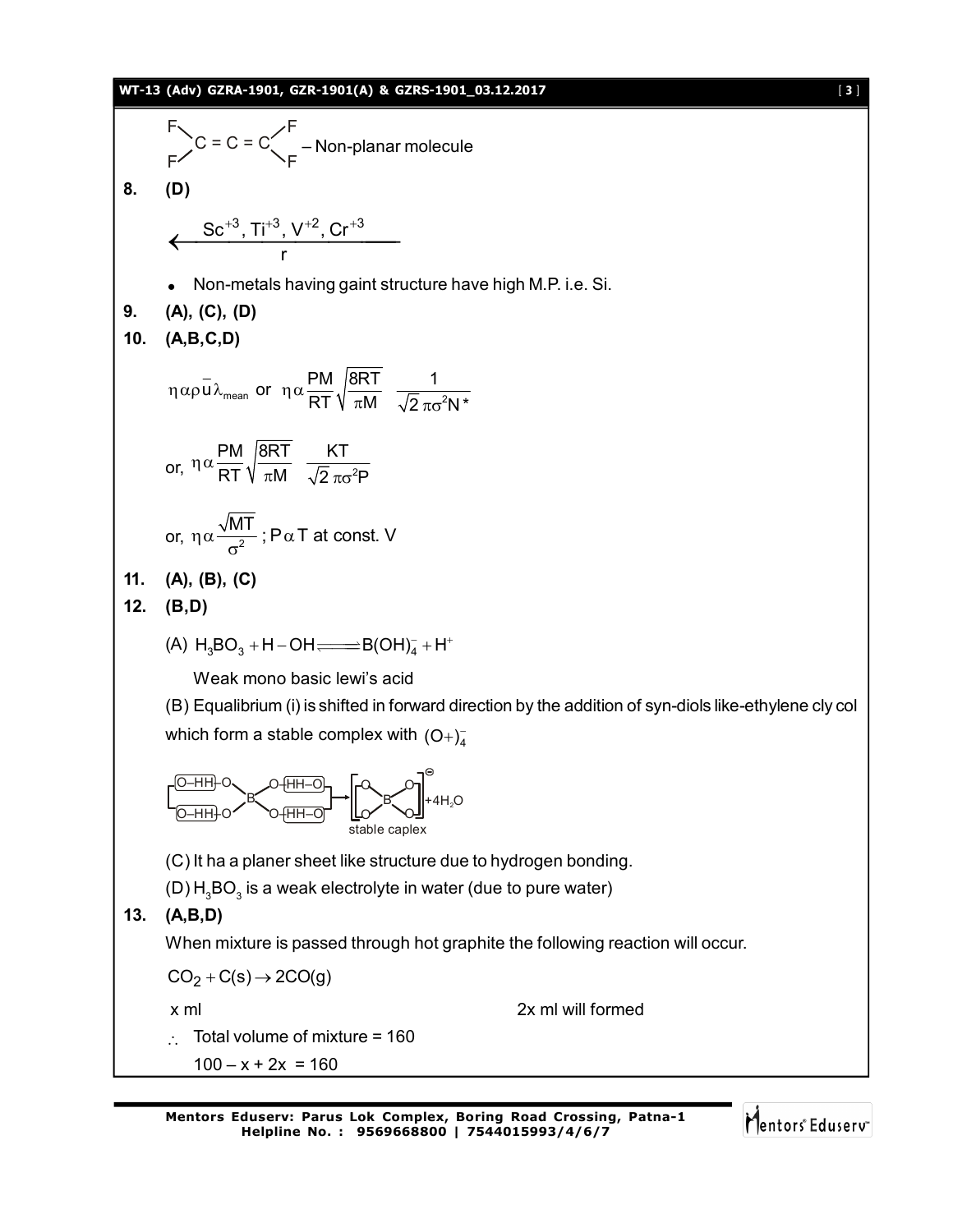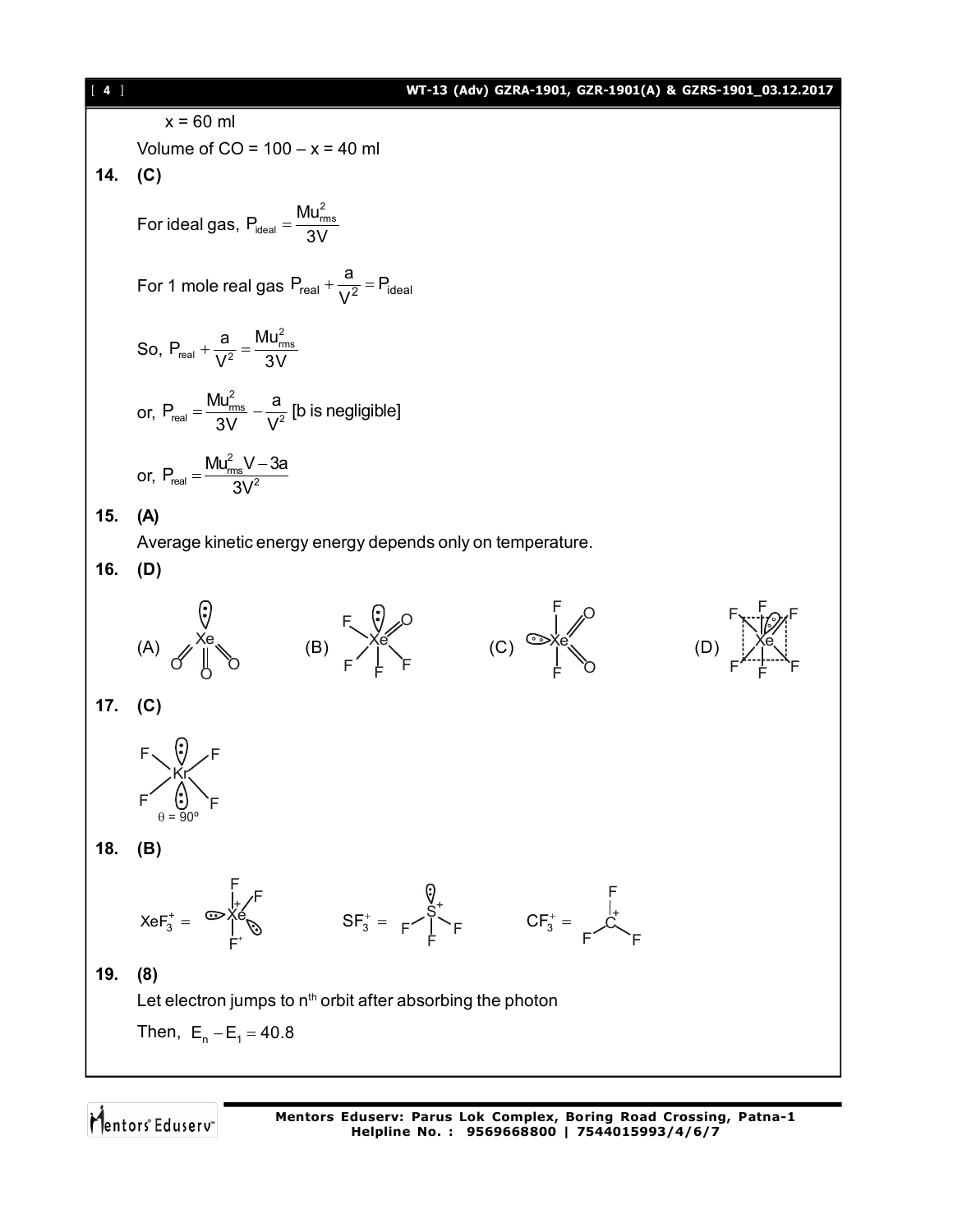## **WT-13 (Adv) GZRA-1901, GZR-1901(A) & GZRS-1901\_03.12.2017** [ **5** ]

or, 
$$
\frac{-13.6 \times 4}{n^2} + \frac{13.6 \times 4}{1} = 40.8
$$
  
or, 
$$
\frac{-13.6}{n^2} + 13.6 = 10.2
$$
  
or, 
$$
\frac{13.6}{n^2} = 13.6 - 10.2 = 3.4
$$
  
or, 
$$
n^2 = \frac{13.6}{2.4} = 4
$$

or,  $n = 2$ 

3.4

So, the electron can occupy any of 2s or 2p orbitals (as they have equal energy) with either clockwise or anticlockwise spin.

So,8 sets of quantum numbers can represent the electron.

## **20. (6)**

As it is s-orbital, probability of electron will be same in every direction at a particular distance. Hence probability =  $m \times 10^{-n}$  = 1  $\times$  10<sup>-5</sup>.

$$
\Rightarrow m=1; n=5
$$

: $m + n = 6$ 

**21. (8)**

$$
4\text{ Zn} + 10\text{HNO}_3 \longrightarrow 4\text{Zn}(\text{NO}_3)_2 + 3\text{H}_2\text{O} + \text{NH}_4\text{NO}_3
$$

$$
a = 4; b = 3; c = 1 \Rightarrow a + b + c = 4 + 3 + 1 = 8
$$

**22. (6)**

![](_page_4_Figure_13.jpeg)

Mentors<sup>e</sup> Eduserv<sup>-</sup>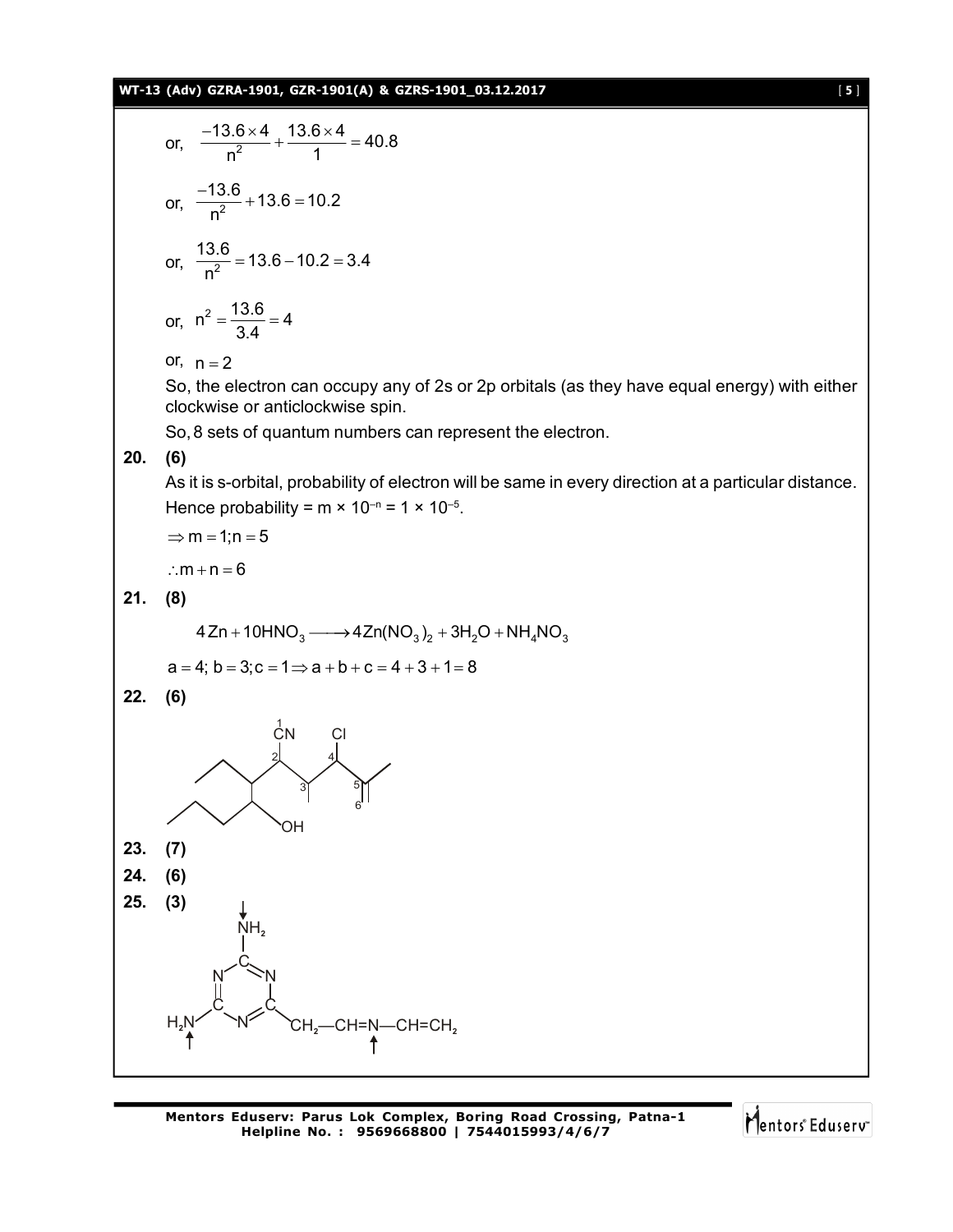![](_page_5_Figure_0.jpeg)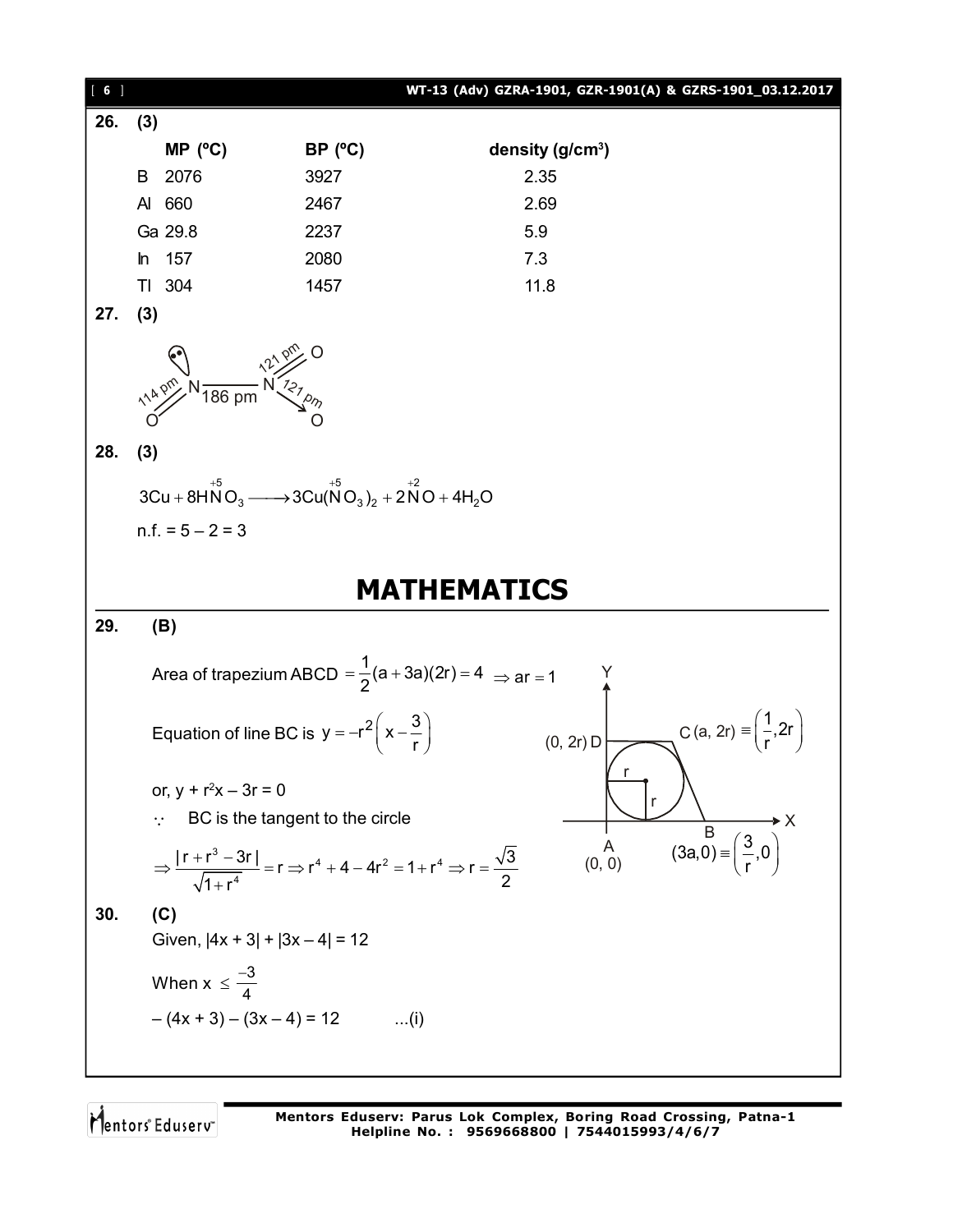## **WT-13 (Adv) GZRA-1901, GZR-1901(A) & GZRS-1901\_03.12.2017** [ **7** ]

$$
-7x = 11 \Rightarrow x = -\frac{11}{7} \text{ (Accepted)}
$$
  
\nWhen  $\frac{-3}{4} < x \le \frac{4}{3}$   
\n $4x + 3 - (3x - 4) = 12; x = 5 \text{ (Rejected)} .... (ii)$  when  $x > \frac{4}{3}$   
\n $4x + 3 + (3x - 4) = 12; .... (iii)$   
\n $7x = 13 \Rightarrow x = \frac{13}{7} \text{ (Accepted)}$   
\nFrom (i)  $x = -\frac{11}{7} \text{ From (ii) } x = 5 \text{ (reject)}$   
\nFrom (iii)  $x = \frac{13}{7}$   
\n31. **(D)**  
\n
$$
= \frac{2^{\log_2(a^4)} - 3^{\log_3(a^2 + 1)} - 2a}{7^{\log_3(a^2)} - a - 1} = \frac{a^4 - (a^2 + 1) - 2a}{a^2 - a - 1}
$$
  
\n
$$
= \frac{(a^2)^2 - (a + 1)^2}{(a^2 - a - 1)} = a^2 + a + 1
$$
\n32. **(A)**  
\na, b, c in A.P.  $\Rightarrow 2b = a + c ... (i)$   
\np, q, r, in H.P.  $\Rightarrow q = \frac{2pr}{p+r} ....(ii)$   
\nap, bq, cr in G.P.  $\Rightarrow b^2q^2 = acpr$  ...(iii)  
\nFrom (ii) & (iii), we get  
\n
$$
\Rightarrow \frac{b^2 \cdot 4(pr)^2}{(p+r)^2} = ac pr \Rightarrow \frac{(a+c)^2pr}{(p+r)^2} = ac \text{ (from (i))}
$$
  
\n
$$
\Rightarrow \frac{p}{pr} + \frac{r}{p} = \frac{a}{c} + \frac{c}{a}
$$
  
\n
$$
\Rightarrow \frac{p}{r} + \frac{r}{p} = \frac{a}{c} + \frac{c}{a}
$$

Mentors<sup>e</sup> Eduserv<sup>-</sup>

 $\frac{4}{3}$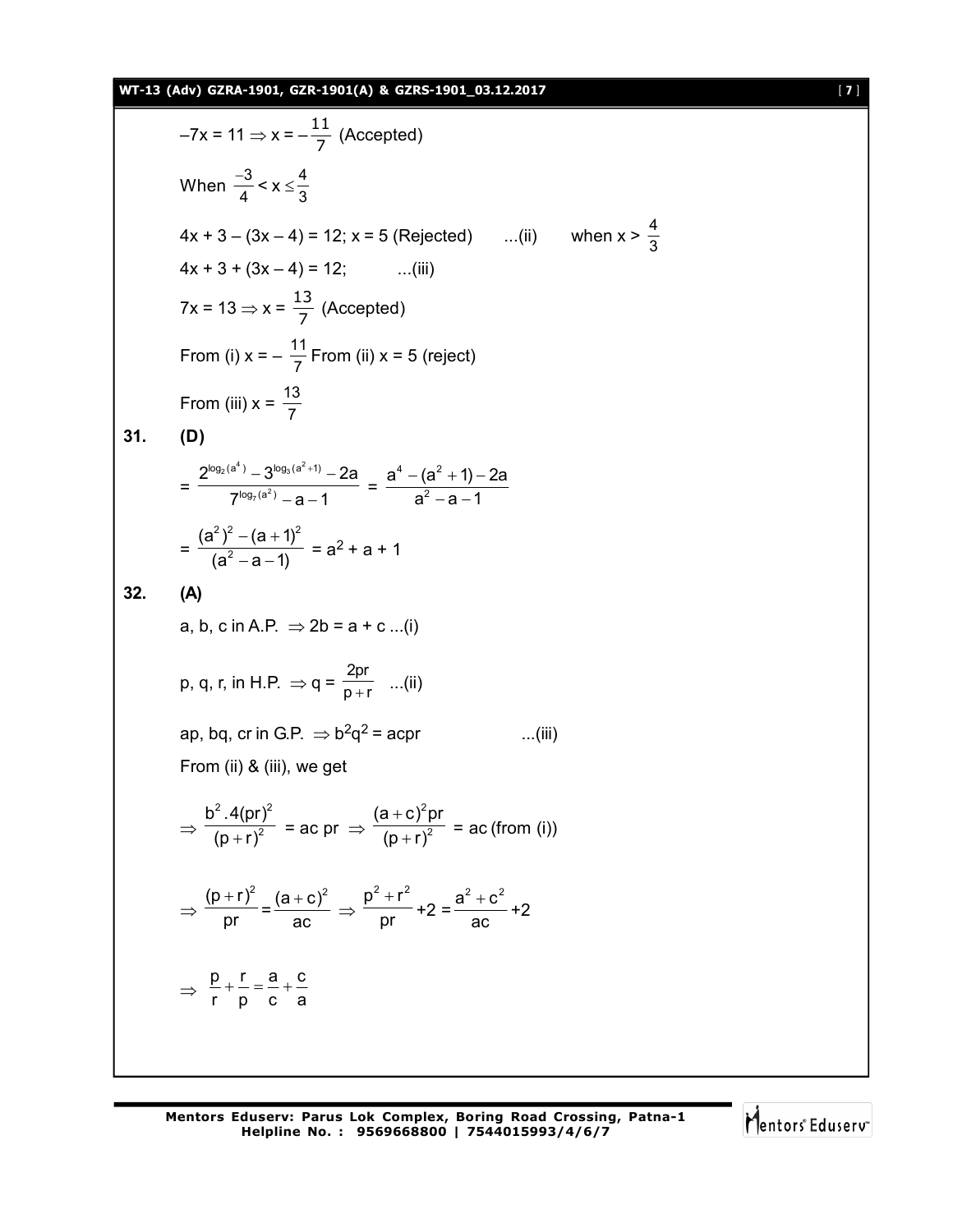| $[ 8 ]$ | WT-13 (Adv) GZRA-1901, GZR-1901(A) & GZRS-1901_03.12.2017                                                                                                                       |
|---------|---------------------------------------------------------------------------------------------------------------------------------------------------------------------------------|
| 33.     | (C)                                                                                                                                                                             |
|         | A rational number of the desired category is of the form 2015. $x_1x_2x_k$                                                                                                      |
|         | $(1 \le K \le 9$ and $9 \ge x_1 > x_2 >  > x_k \ge 1)$                                                                                                                          |
|         | total = ${}^{9}C_{1}$ + ${}^{9}C_{2}$ +  + ${}^{9}C_{9}$ = $2^{9}$ - 1                                                                                                          |
| 34.     | (A)                                                                                                                                                                             |
|         | $x_1 > 0$ , i = 1, 2, , 50 & $x_1 + x_2 + x_3 +$ + $x_{50} = 50$                                                                                                                |
|         | or $\sum_{i=1}^{50} x_i = 50$ $\Rightarrow$ $\frac{\sum x_i}{50} = 1$<br>$\therefore$ A.M. $\geq$ H.M.                                                                          |
|         | $\left(\frac{\sum_{i=1}^{50} x_i}{50}\right) \ge \frac{50}{\left(\sum_{i=1}^{50} \frac{1}{x_i}\right)} \Rightarrow 1 \ge \frac{50}{\left(\sum_{i=1}^{50} \frac{1}{x_i}\right)}$ |
|         | $\Rightarrow \sum_{i=1}^{50} \frac{1}{x_i} \ge 50$ , Minimum value of $\Sigma \frac{1}{x_i} = 50$                                                                               |
| 35.     | (B)                                                                                                                                                                             |
|         | x-cordinate                                                                                                                                                                     |
|         | $S_{\infty} = 1 + \frac{1}{4} + \frac{1}{16} + \frac{1}{64} + \dots \infty$                                                                                                     |
|         | $S_{\infty} = \frac{a}{1-r} = \frac{1}{1-1/a} = \frac{4}{3}$                                                                                                                    |
|         | y cordinate $\rightarrow$                                                                                                                                                       |
|         | $\frac{1}{2} - \frac{1}{8} + \frac{1}{32} - \frac{1}{1028}$ $\infty$                                                                                                            |
|         | $S_{\infty} = \frac{a}{1-r} = \frac{1/2}{1+1/4} = \frac{1/2}{5/4} = \frac{2}{5}$                                                                                                |
|         | $(x, y) = \left(\frac{4}{3}, \frac{2}{5}\right)$                                                                                                                                |
|         |                                                                                                                                                                                 |

Mentors<sup>®</sup> Eduserv<sup>®</sup>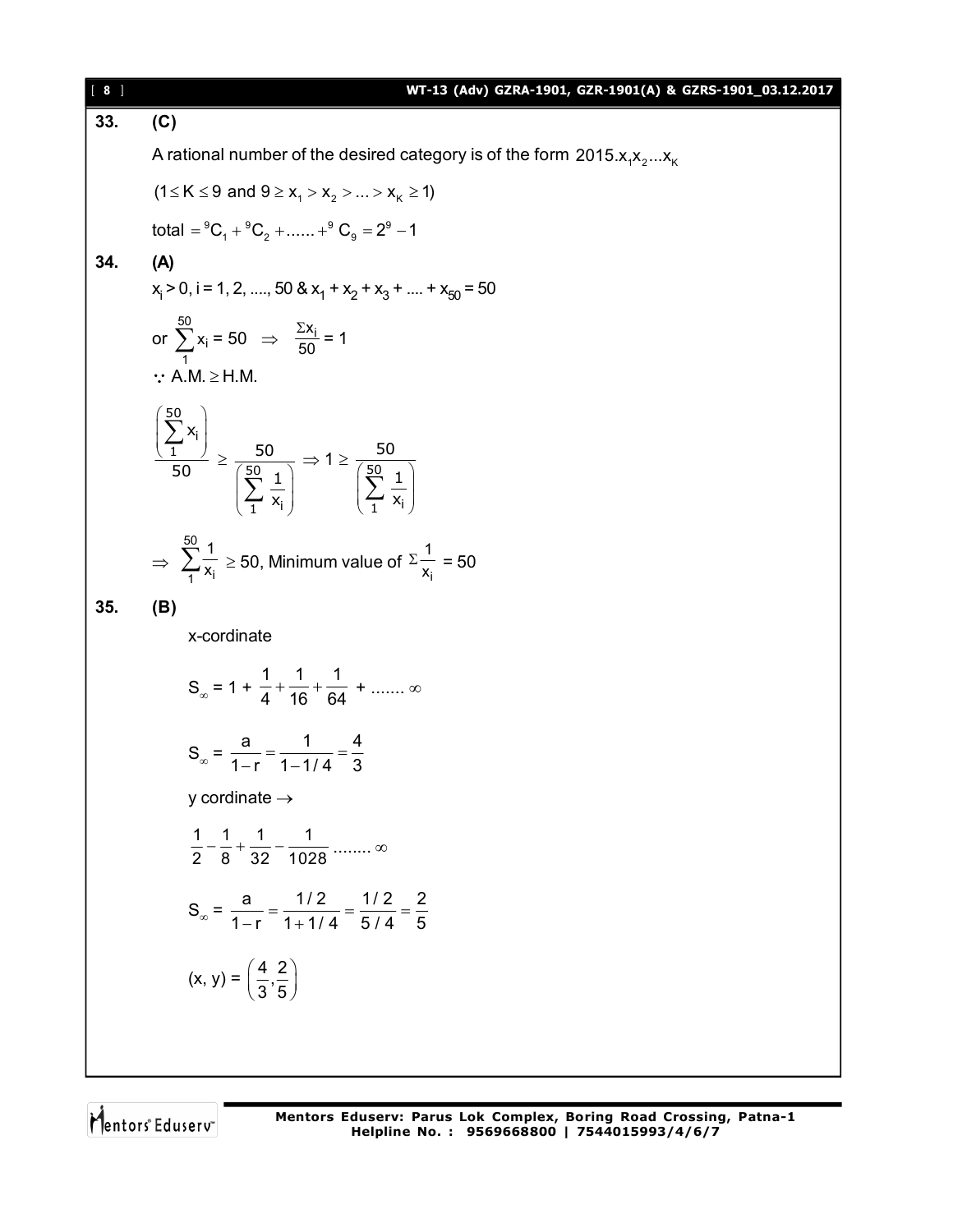## **WT-13 (Adv) GZRA-1901, GZR-1901(A) & GZRS-1901\_03.12.2017** [ **9** ]

36. (C)  
\n
$$
\begin{array}{c|c}\n-20 \\
-40 \\
-60 \\
-04\n\end{array}\n\quad\n\begin{array}{c|c}\n-12 \\
3 \times 4 = 24 & -16 \\
-24 & -24 \\
-64\n\end{array}\n\quad\n2 \times 2 \times 4 = 16
$$

Total number of numbers = 24+16= 40

**37. (B, C, D)**

![](_page_8_Figure_4.jpeg)

Let PA & PB be the tangent from  $P(x_1, y_1)$  to the given circle with centre C (-g, -f) such that

$$
\angle
$$
APB =  $\theta$  then  $\angle$ APC =  $\angle$ CPB =  $\frac{\theta}{2}$ 

from right angle triangle PAC

$$
\tan\frac{\theta}{2}=\frac{CA}{PA}=\frac{\sqrt{g^2+f^2-c}}{\sqrt{S_1}}\ \ \Rightarrow \theta=2\tan^{-1}\sqrt{\frac{g^2+f^2-c}{S_1}}\ \ \&\ \ \cot\frac{\theta}{2}=\frac{\sqrt{S_1}}{\sqrt{g^2+f^2-c}}
$$

Also 
$$
\cos \theta = \frac{1 - \tan^2 \theta / 2}{1 + \tan^2 \theta / 2} = \frac{S_1 - (g^2 + f^2 - c)}{S_1 + (g^2 + f^2 - c)} = \frac{S_1 + c - g^2 - f^2}{S_1 - c + g^2 + f^2}
$$

$$
\cot \theta = \frac{1}{\tan \theta} = \frac{1 - \tan^2 \frac{\theta}{2}}{2 \tan \frac{\theta}{2}} = \frac{s_1 + c - g^2 - f^2}{2 \sqrt{s_1 (g^2 + f^2 - c)}}
$$

**38. (A,C)**

Let A = cos 2
$$
\alpha
$$
 + cos 2 $\beta$  + 2cos ( $\alpha$  +  $\beta$ )  
= 2 cos ( $\alpha$  +  $\beta$ ) cos ( $\alpha$  -  $\beta$ ) + 2 cos ( $\alpha$  +  $\beta$ )  
= 2 cos ( $\alpha$  +  $\beta$ ) [cos ( $\alpha$  -  $\beta$ ) + 1]  
& B = sin 2 $\alpha$  + sin 2 $\beta$  + 2 sin( $\alpha$  +  $\beta$ )

Mentors<sup>e</sup> Eduserv<sup>®</sup>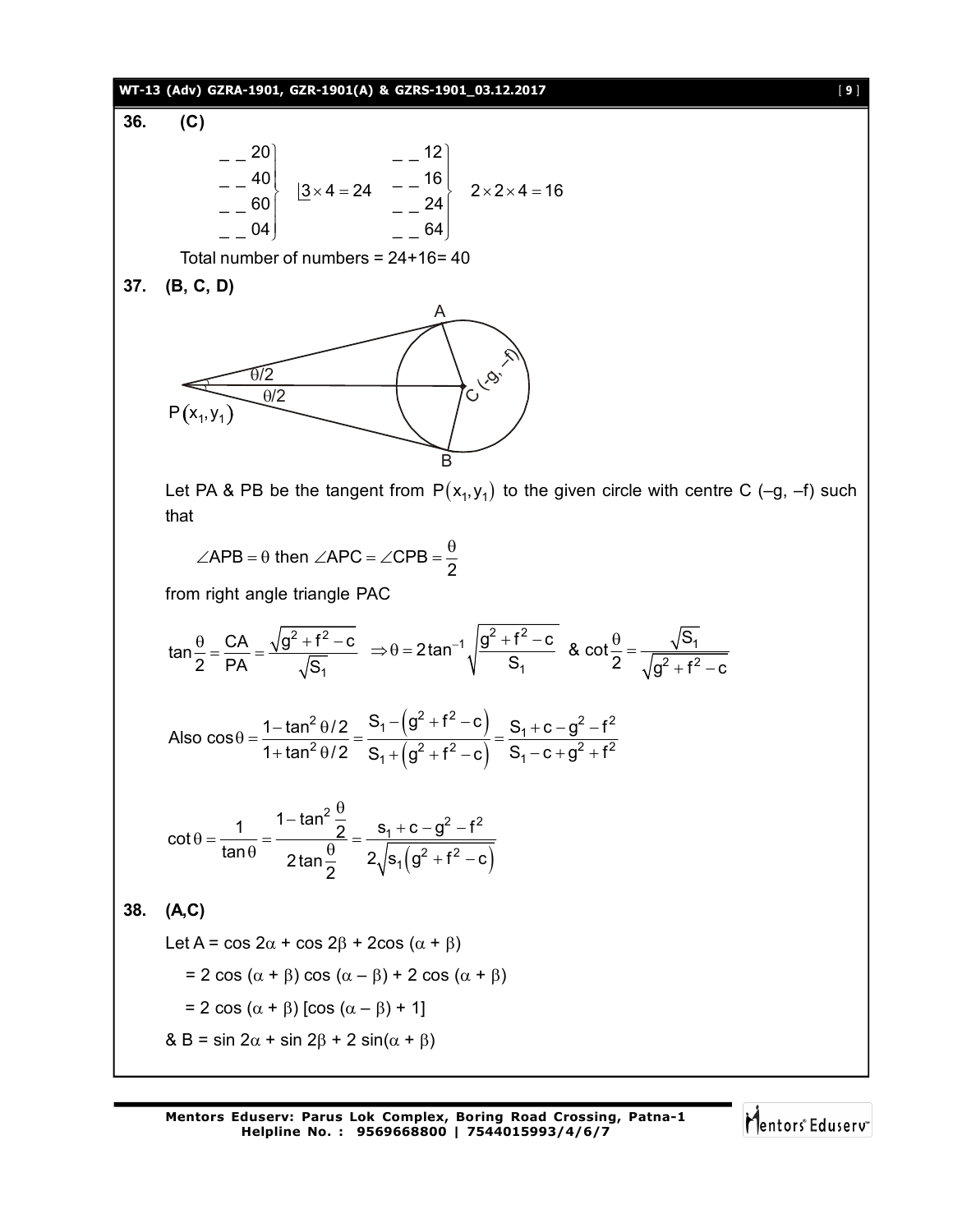$$
[10]
$$

## [ **10** ] **WT-13 (Adv) GZRA-1901, GZR-1901(A) & GZRS-1901\_03.12.2017**

$$
= 2 \sin(\alpha + \beta) \cos(\alpha - \beta) + 2 \sin(\alpha + \beta)
$$
\n
$$
= 2 \sin(\alpha + \beta) [\cos(\alpha - \beta) + 1]
$$
\nIn a right-angled triangle,  
\nHypotheuse =  $\sqrt{A^2 + B^2}$   
\n
$$
= \sqrt{4 \cos^2(\alpha + \beta) [\cos(\alpha - \beta) + 1]^2 + 4 \sin^2(\alpha + \beta) [\cos(\alpha - \beta) + 1]^2}
$$
\n
$$
= 2[\cos(\alpha - \beta) + 1] \sqrt{\sin^2(\alpha + \beta) + \cos^2(\alpha + \beta)}
$$
\n
$$
= 2[\cos(\alpha - \beta) + 1]
$$
\nor 2. 2 cos<sup>2</sup>  $\left(\frac{\alpha - \beta}{2}\right)$  = 4 cos<sup>2</sup>  $\left(\frac{\alpha - \beta}{2}\right)$   
\n39. (B,C)  
\nGiven that,  
\ntan  $x = \frac{2b}{a-c}$ ,  $a \ne c$   
\n& y = a cos<sup>2</sup> x + 2b sin x cos x + c sin<sup>2</sup>x ....(i)  
\n& z = a sin<sup>2</sup>x - 2b sin x cos x + c cos<sup>2</sup>x ....(ii)  
\nBy adding (i) & (ii), we get  
\n(y + z) = a + c(option B correct)  
\nSubtracting (i) & (iii)  
\n(y - z) = (a - c) cos<sup>2</sup> x - (a - c) sin<sup>2</sup> x + 4b sin x cos x  
\n
$$
\Rightarrow (y - z) = (a - c) [1 - 2 sin2 x + \left(\frac{2b}{a-c}\right) 2 sin x cos x]
$$
\n
$$
\Rightarrow y - z = (a - c) [1 - 2 sin2 x + tan x 2 sin x cos x]
$$
\n
$$
\Rightarrow y - z = (a - c) [1 - 2 sin2 x + 2 sin2 x]
$$
\n
$$
\Rightarrow y - z = a - c
$$
 (option C correct)

Mentors<sup>e</sup> Eduserv<sup>-</sup>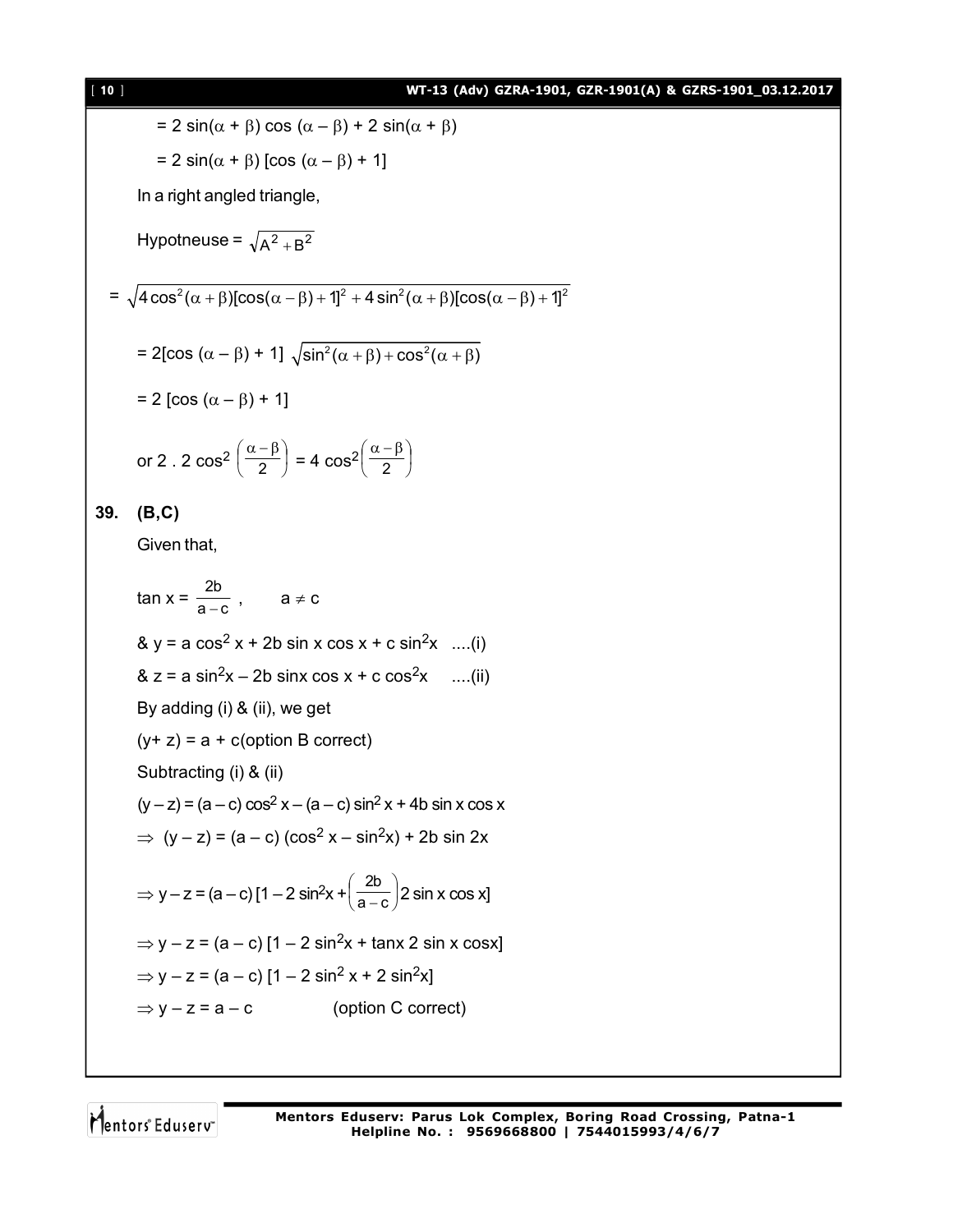## **WT-13 (Adv) GZRA-1901, GZR-1901(A) & GZRS-1901\_03.12.2017** [ **11** ]

40. (A, C)  
\n
$$
\sum_{r=1}^{n} \frac{1}{\sqrt{a+r}x + \sqrt{a+(r-1)x}} = \sum_{r=1}^{n} \frac{\sqrt{a+r}x - \sqrt{a+(r-1)x}}{x}
$$
\n
$$
= \frac{1}{x} \sum_{r=1}^{n} (\sqrt{a+r}x - \sqrt{a+(r-1)x})
$$
\n
$$
= \frac{1}{x} [\sqrt{a+r}x - \sqrt{a}]
$$
\nUpon rationalizing  
\n
$$
= \frac{1}{x} \frac{a + nx - a}{\sqrt{a+n}x + \sqrt{a}} = \frac{n}{\sqrt{a+n}x + \sqrt{a}}
$$
\n41. (A,B)  
\n
$$
BD = \sqrt{p^2 + 7^2} = 5\sqrt{2}
$$
\n
$$
BM = \frac{5}{\sqrt{2}}
$$
\n
$$
\frac{AM}{BM} = \tan 60^\circ
$$
\n
$$
M\left(\frac{1}{2}, \frac{1}{2}\right)
$$
\nfor point A  
\n
$$
\frac{x-1}{\cos \theta} = \frac{y-1}{\sin \theta} = \pm \frac{5\sqrt{6}}{2}
$$
\n
$$
m_{BD} = \frac{7}{-1}
$$
\n
$$
m_{AC} = \frac{1}{7} = \tan \theta
$$
\n
$$
\sin \theta = \frac{1}{\sqrt{50}} = \frac{1}{5\sqrt{2}}
$$
\n
$$
\cos \theta = \frac{7}{5\sqrt{2}}
$$

Mentors<sup>e</sup> Eduserv<sup>-</sup>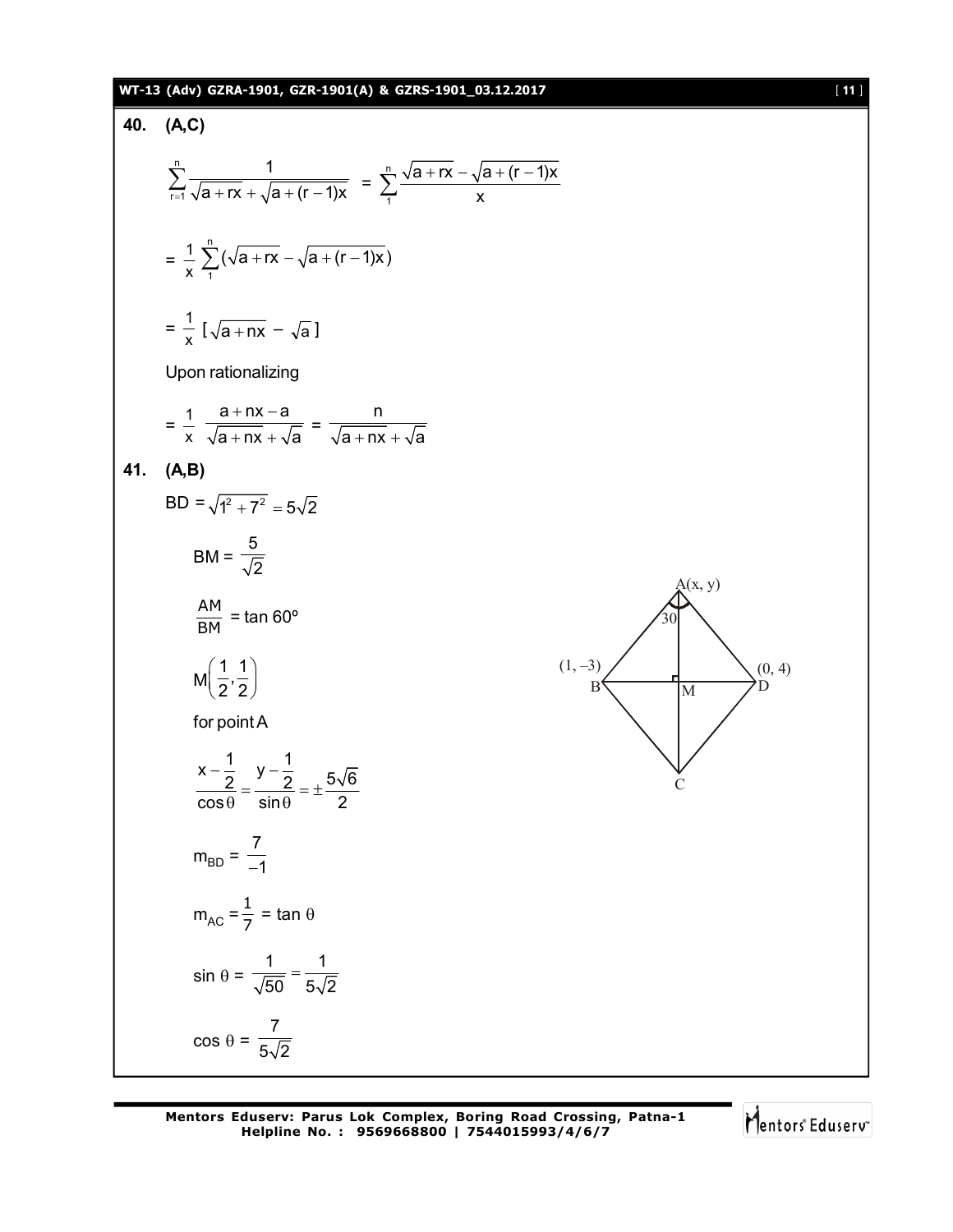17-13 (Adv) 67RA-1901, 67R-1901(A) & 67R5-1901 03.12.2017  
\n42. (C)  
\nGiven that,  
\nsin A sin B sin C = p & cos A cos B cos C=q  
\n⇒ tan A tan B tan C=
$$
\frac{p}{q}
$$
  
\n⇒ Σ tan A = II tan A =  $\frac{p}{q}$   
\n43. (B)  
\nIn a triangle, A + B + C = π  
\nL.H.S. = tan C (tan A + tan B) + tan A tan B  
\n= tan C tan (A + B) (1 – tan A tan B) + tan A tan B  
\n= - tan<sup>2</sup>C + tan A tan B (tan<sup>2</sup>C + 1)  
\n= 1 – sec<sup>2</sup>C + tan A tan B sec<sup>2</sup>C  
\n= 1 – sec<sup>2</sup>C (1 – tan A tan B)  
\n= 1 – sec<sup>2</sup>C (1 – tan A tan B)  
\n(since, A + B = π – C)  
\n= 1 + sec<sup>2</sup>C cos C sec A sec B  
\n= 1 + secA sec B sec C  
\n44. (C)  
\n $tan2A + tan3B + tan3C$   
\n $tan2A + tan3B + tan3C$   
\n $= 3(π tan A + tan B + tan C) (2 tan2A – 2tan A tan B)$   
\n $\ge tan3A - tan3B + tan3C – 3 tan A tan B tan C\n+ (tan A + tan B + tan C) (2tan2A – 2tan Atan B)\n= 3(π tan A) + (2 tan A)(2tan A)2 – 3(2 tan A tan B)\n= 3(π tan A) + (2 tan A)[(2 tan A)2 – 3(2 tan A tan B)]\n=  $\frac{3p}{q} + \frac{p}{q} [\frac{p^2}{q^2} - 3\frac{(1+q)}{q}] = \frac{3p}{q} + \frac{p^3}{q^2} - \frac{3p(1+q)}{q^2}$$ 

$$
=\frac{3pq^2+p^3-3pq-3pq^2}{q^3}=\frac{p^3-3pq}{q^3}
$$

Mentors<sup>®</sup> Eduserv<sup>®</sup>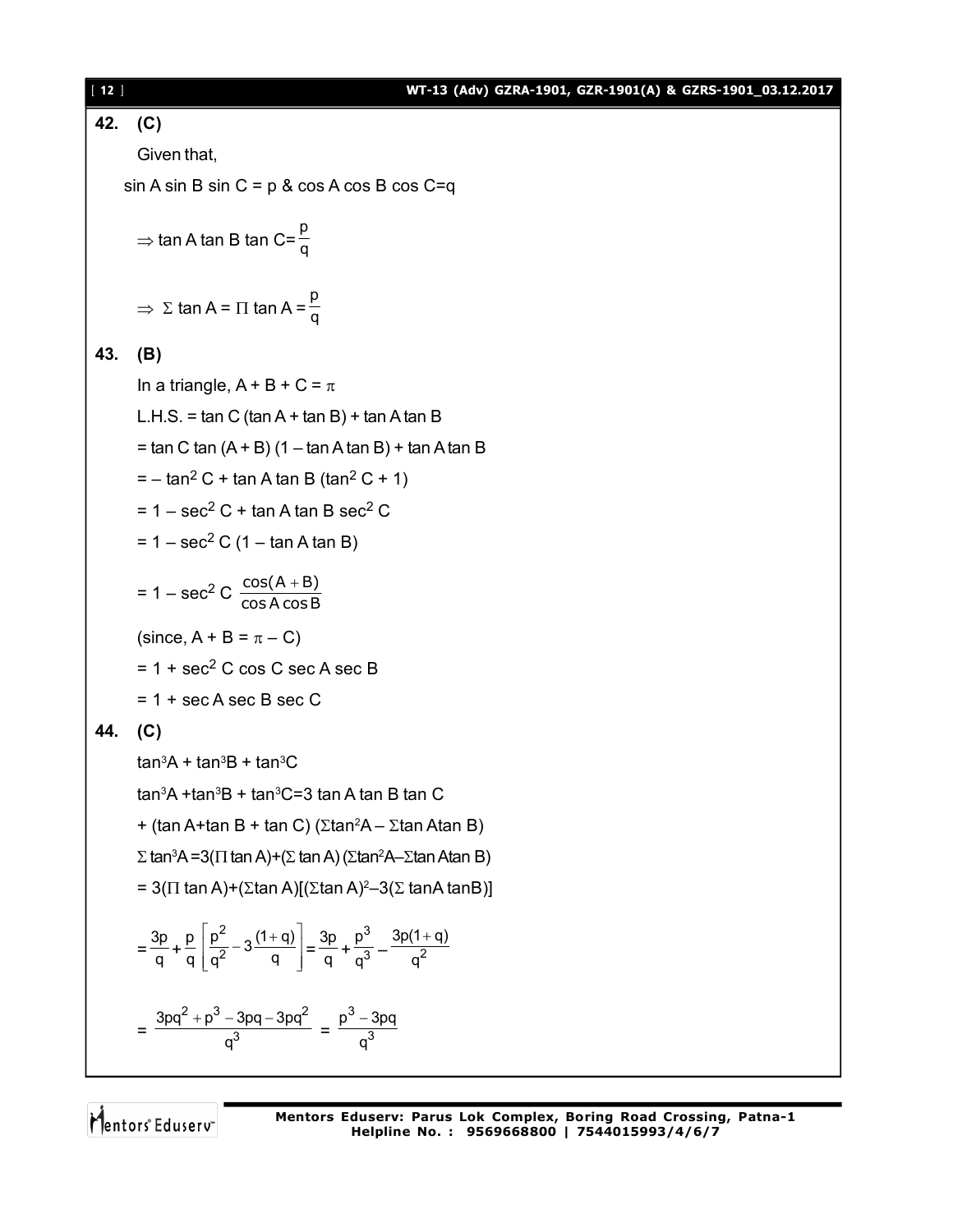### **WT-13 (Adv) GZRA-1901, GZR-1901(A) & GZRS-1901\_03.12.2017** [ **13** ]

![](_page_12_Figure_1.jpeg)

![](_page_12_Picture_3.jpeg)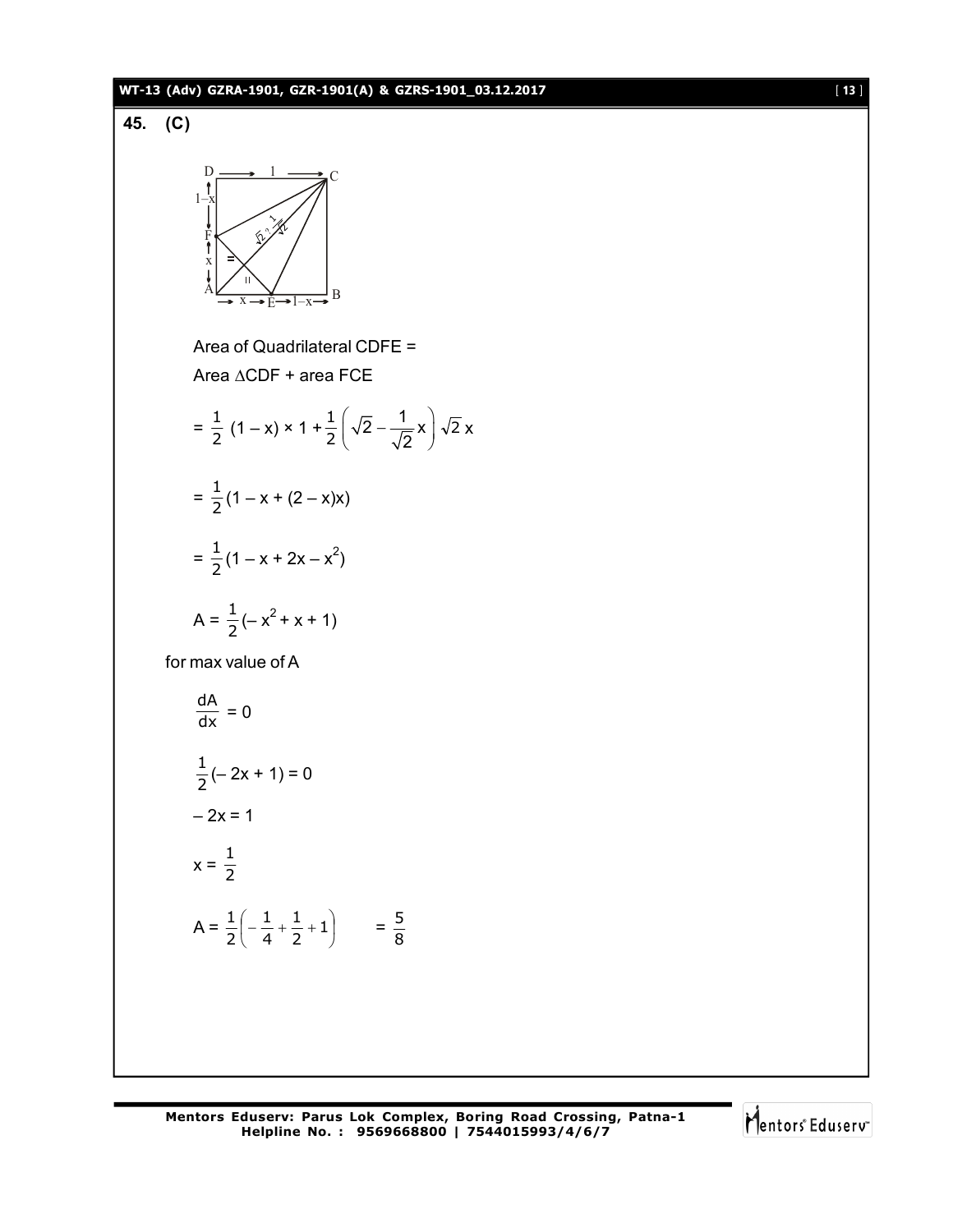| $[14]$ | WT-13 (Adv) GZRA-1901, GZR-1901(A) & GZRS-1901_03.12.2017                             |
|--------|---------------------------------------------------------------------------------------|
| 46.    | (D)                                                                                   |
|        | $(1-x)$<br>$\overline{C}$<br>D                                                        |
| (i)    | $PA^{2} - x^{2} = PB^{2} - (1 - x)^{2}$                                               |
|        | $PA^{2} - PB^{2} = x^{2} - (x^{2} - 2x + 1)$                                          |
|        | $PA^{2} - PB^{2} = 2x - 1$                                                            |
| (ii)   | $PC^{2} - (1 - x)^{2} = (PD)^{2} - x^{2}$<br>$PD2 - (PC)2 = x2 - (1 - x)2$            |
|        | $PD2 - (PC)2 = 2x - 1$                                                                |
|        | $PA^{2} - (PB)^{2} = (PD)^{2} - (PC)^{2}$                                             |
|        | $(PA)^{2} - (PB)^{2} + (PC)^{2} - (PD)^{2} = 0$                                       |
| 47.    | (8)                                                                                   |
|        | Let $x = \cos \theta$ , $y = \sin \theta$                                             |
|        | $-\sqrt{2} \le x + y \le \sqrt{2}$ $(\because x + y > 0)$                             |
| 48.    | (6)                                                                                   |
|        | Let $\frac{y}{y}$ = m'. So on putting y = m'x in the given                            |
|        | circle, we get                                                                        |
|        | $(x-3)^2 + (m'x - 3)^2 = 6$                                                           |
|        | $\Rightarrow$ x <sup>2</sup> (1 + m <sup>2</sup> ) – 6x(1 + m <sup>2</sup> ) + 12 = 0 |
|        | Putting discriminant = $0$                                                            |
|        | $\therefore$ m' = 3 $\pm \sqrt{8}$                                                    |
|        | So m = $3 - \sqrt{8}$ and M = $3 + \sqrt{8}$                                          |
|        | Hence $(M + m) = 6$                                                                   |
|        |                                                                                       |

Mentors<sup>e</sup> Eduserv<sup>-</sup>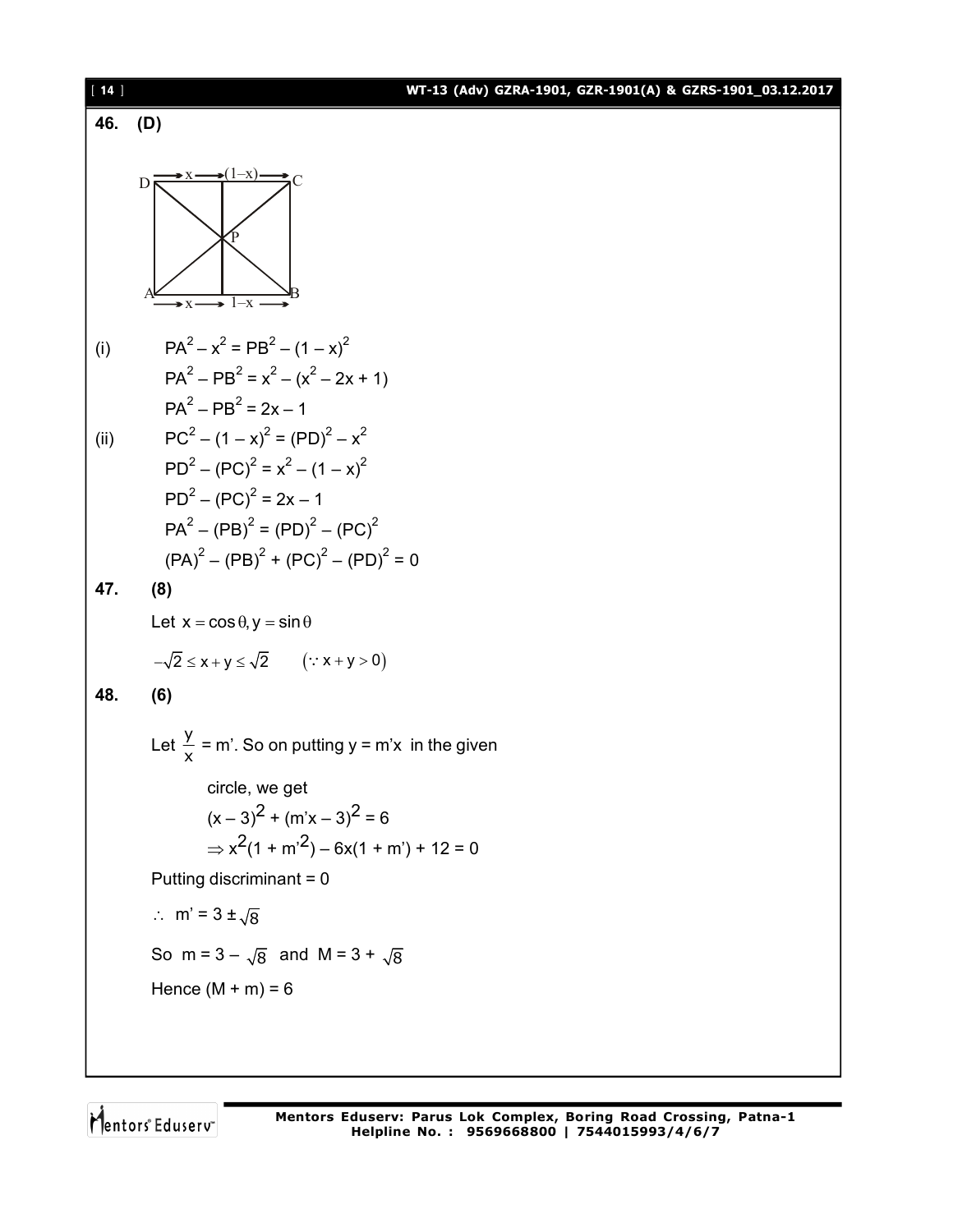#### **WT-13 (Adv) GZRA-1901, GZR-1901(A) & GZRS-1901\_03.12.2017** [ **15** ]

**49. (7)** Equation of circle circumscribing  $\triangle$ PAB is $(x - 1)(x - 3) + (y - 8)(y - 2) = 0$  $\Rightarrow$   $x^2 + y^2 - 4x - 10y + 19 = 0$  ...(i) Equation of circle passing through points of intersection of circles  $x^2 + y^2 - 2x - 6y + 6 = 0$ and  $x^2 + y^2 + 2x - 6y + 6 = 0$  is given by  $(x^2 + y^2 - 2x - 6y + 6) + \lambda(x^2 + y^2 + 2x - 6y + 6)$  $= 0$  $\Rightarrow$  x<sup>2</sup> + y<sup>2</sup> – 2  $(1-\lambda)$  $(1 + \lambda)$ λ  $\frac{1}{(1+\lambda)}$  x – 6y + 6 = 0 ...(ii) As circle (ii) is orthogonal to circle (i), so – 2  $(1-\lambda)$  $(1 + \lambda)$  $\lambda$  $\frac{1}{(1+\lambda)}$  – 5 (– 6) = 19 + 6  $\Rightarrow$  2 = 5  $\Rightarrow$  4 $\lambda$  – 4 = 5 $\lambda$  + 5  $\Rightarrow$   $\lambda$  = – 9 Hence required equation of circle is  $x^2 + y^2 + \frac{5}{2}$  $\frac{3}{2}x - 6y + 6 = 0$ Radius =  $\frac{\sqrt{73}}{4}$ ::  $p = 73$ ,  $q = 4$ Hence minimum value of  $(p + q) = 73 + 4 = 77$ **50. (8)**  $\ddot{\cdot}$ 2 1 2 1 2 1 2 1 2 1 2 1 1 2 1 2 1 1 1 1  $\frac{n+1}{2-1}$   $\sqrt{n+1}$   $\sqrt{n-1}$   $\left(\frac{n+1}{2} + \sqrt{n-1}\right)$   $\frac{n+1}{2} - \frac{n-1}{2}$  $\frac{+1}{2} - \sqrt{\frac{n-1}{2}}$  $=$  $\frac{+1}{2} + \sqrt{\frac{n-1}{2}}$  $=$  $\overline{\phantom{a}}$  $\bigg)$  $\setminus$  $\overline{\phantom{a}}$  $\setminus$  $\left(\sqrt{\frac{n+1}{2}}+\sqrt{\frac{n-1}{2}}\right)$  $=$  $\sqrt{n^2-1}$   $\sqrt{n+1}$   $\sqrt{n-1}$   $\sqrt{n+1}$   $\sqrt{n+1}$   $\sqrt{n-1}$   $\sqrt{n+1}$   $\sqrt{n+1}$  $n+1$  |*n*  $n + \sqrt{n^2 - 1}$   $\left( \sqrt{n+1} \sqrt{n-1} \right)^2$   $\sqrt{\frac{n+1}{n+1}} + \sqrt{\frac{n}{n+1}}$ 2 1 2  $=\sqrt{\frac{n+1}{2}-\sqrt{\frac{n-1}{2}}}$ Hence  $a+b\sqrt{2}=\sum^{49}$ n=1  $a + b\sqrt{2} = \sum_{n=1}^{49} \left( \sqrt{\frac{n+1}{n-1}} - \sqrt{\frac{n-1}{n-1}} \right)$  $\exists$ (V 2 V 2  $\left( \begin{array}{cc} |n+1| & |n-1| \end{array} \right)$  $+ b\sqrt{2} = \sum_{n=1}^{\infty} \left( \sqrt{\frac{n+1}{2}} - \sqrt{\frac{n-1}{2}} \right)$ 

Mentors<sup>®</sup> Eduserv<sup>®</sup>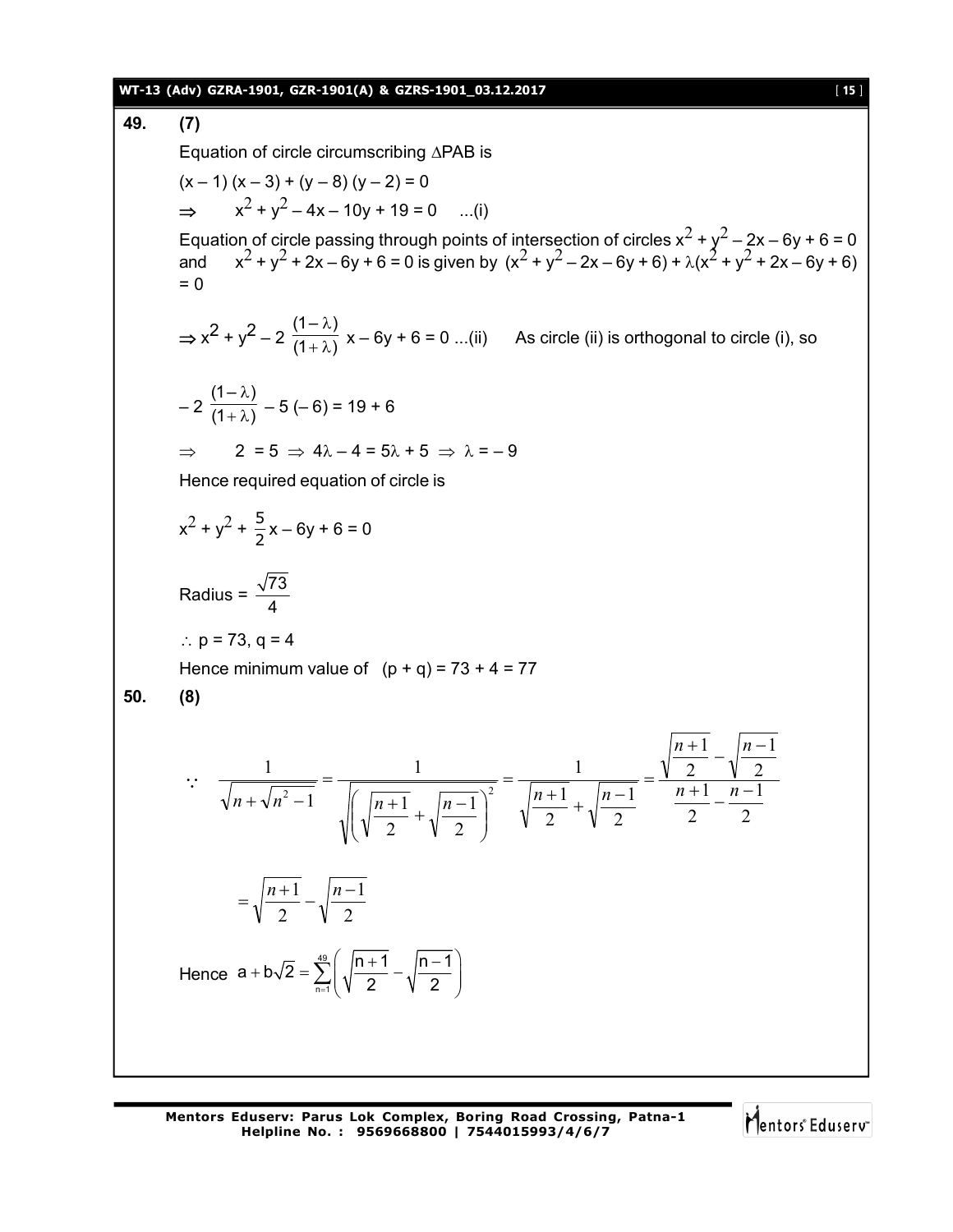[ **16** ] **WT-13 (Adv) GZRA-1901, GZR-1901(A) & GZRS-1901\_03.12.2017**  $( |2 \rangle ) ( |3 \rangle /1 ) ( |4 \rangle /2 ) ( |5 \rangle /3 )$  $\Rightarrow$  a + b  $\sqrt{2} = \left(\sqrt{\frac{2}{2}} - 0\right) + \left(\sqrt{\frac{3}{2}} - \sqrt{\frac{1}{2}}\right) + \left(\sqrt{\frac{4}{2}} - \sqrt{\frac{2}{2}}\right) + \left(\sqrt{\frac{5}{2}} - \sqrt{\frac{3}{2}}\right) + \dots$  $( |49+1 |49-1)$  $\cdots + \left( \sqrt{\frac{49+1}{2}} - \sqrt{\frac{49-1}{2}} \right)$  $+ b\sqrt{2} = \sqrt{\frac{2}{2}} - 0 + \sqrt{\frac{2}{2}} - \sqrt{\frac{1}{2}} + \sqrt{\frac{1}{2}} - \sqrt{\frac{2}{2}} + \sqrt{\frac{2}{2}} + \sqrt{\frac{2}{2}} + \cdots$  $+ \left| \sqrt{\frac{10+1}{2}} - \sqrt{\frac{10}{2}} \right|$ 2 J (V2 V2) (V2 V2) (V2 V2 2 2  $(YZ \t)/(YZ \tYZ) (YZ \tYZ) (YZ \tYZ)$  $(Y \leq Y \leq)$  $=\sqrt{\frac{49+1}{2}}+\sqrt{\frac{48+1}{2}}-\frac{1}{\sqrt{2}}-0=5+3\sqrt{2}$  $\frac{+1}{2} + \sqrt{\frac{48+1}{2} - \frac{1}{5}} - 0 = 5 + 3$ 2  $\sqrt{2}$   $\sqrt{2}$  $\Rightarrow$  a = 5, b = 3 and a + b = 8. **51. (1)**  $AY = BY$  (  $\because$  Y lies on radical axis)  $(AB)^2 = (r_1 + r_2)^2 - (r_1 - r_2)^2 = 4r_1r_2$  $\mathbb{Y}_{10}$  $\overline{B}$  $AB = 2\sqrt{r_1 r_2}$  $AB = 20 = 2\sqrt{9r_2}$ 100  $r_2 =$  $\overline{P(r=9)}$ 9 **52. (1)**  $a = \frac{n!}{(n-1)!}$ k, b =  $\frac{n!}{(n-1)!}$ k ; c =  $\frac{n!}{(n-1)!}$ k  $=$   $\frac{11}{(1 - 4)(1 + 5)}$ k, b =  $\frac{111}{(1 - 3)(1 + 5)}$ k; c = - $(n-r+1)!$   $(n-r)!$   $(n-r-1)$  $n-r+1$ !  $(n-r)!$   $(n-r-1)!$ -r+1)! (n-r)! (n-r-1 2  $\begin{bmatrix} n! \end{bmatrix}$ n!  $=\frac{\boxed{(n-r)!}}{2}$  = 1  $\frac{b^2}{2}$  =  $\frac{[(n-r)!]}{2}$  = 1 2  $(n-r)$ a b c n! n! n!  $(b+c)$ +c)  $\frac{n!}{(n-r+1)!} \frac{n!}{(n-r)!} + \frac{n!}{(n-r+1)!}$ n – r + 1)!| (n – r )! (n – r – 1)! |  $-r+1)!$   $[(n-r)!$   $(n-r-1)!$  $(n-r+1)! | (n-r)! | (n-r-1)$ **53. (1)** Circle  $(x - 2)^2 + (y - 3)^2 + \lambda (x + y - 5) = 0$ it passes through (1, 2)  $1 + 1 + \lambda (1 + 2 - 5) = 0 \Rightarrow \lambda = 1$  $x^2 - 4x + 4 + y^2 - 6y + 9 + x + y - 5 = 0$  $(x - 3/2)^2 + (y - 5/2)^2 = \frac{1}{2}$ **54. (6)** Let f(t) =  $9^t + 9^{1-t}$  where t = sin<sup>2</sup>x, t  $\in [0,1]$ Use  $A.M. \geq G.M.$  ( for the numbers  $9^t$  and  $9^{t-t}$ )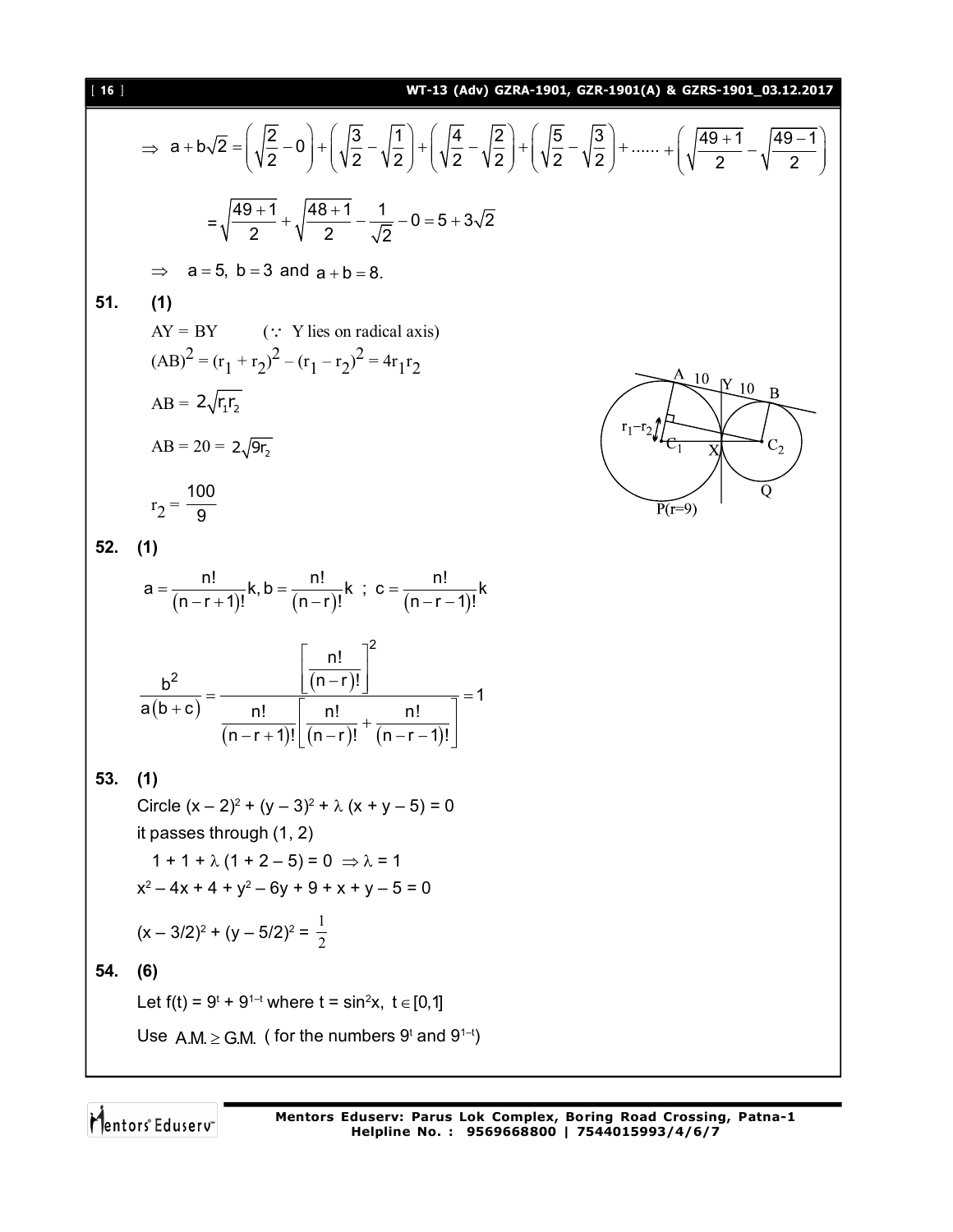![](_page_16_Figure_0.jpeg)

**Mentors Eduserv: Parus Lok Complex, Boring Road Crossing, Patna-1 Helpline No. : 9569668800 | 7544015993/4/6/7**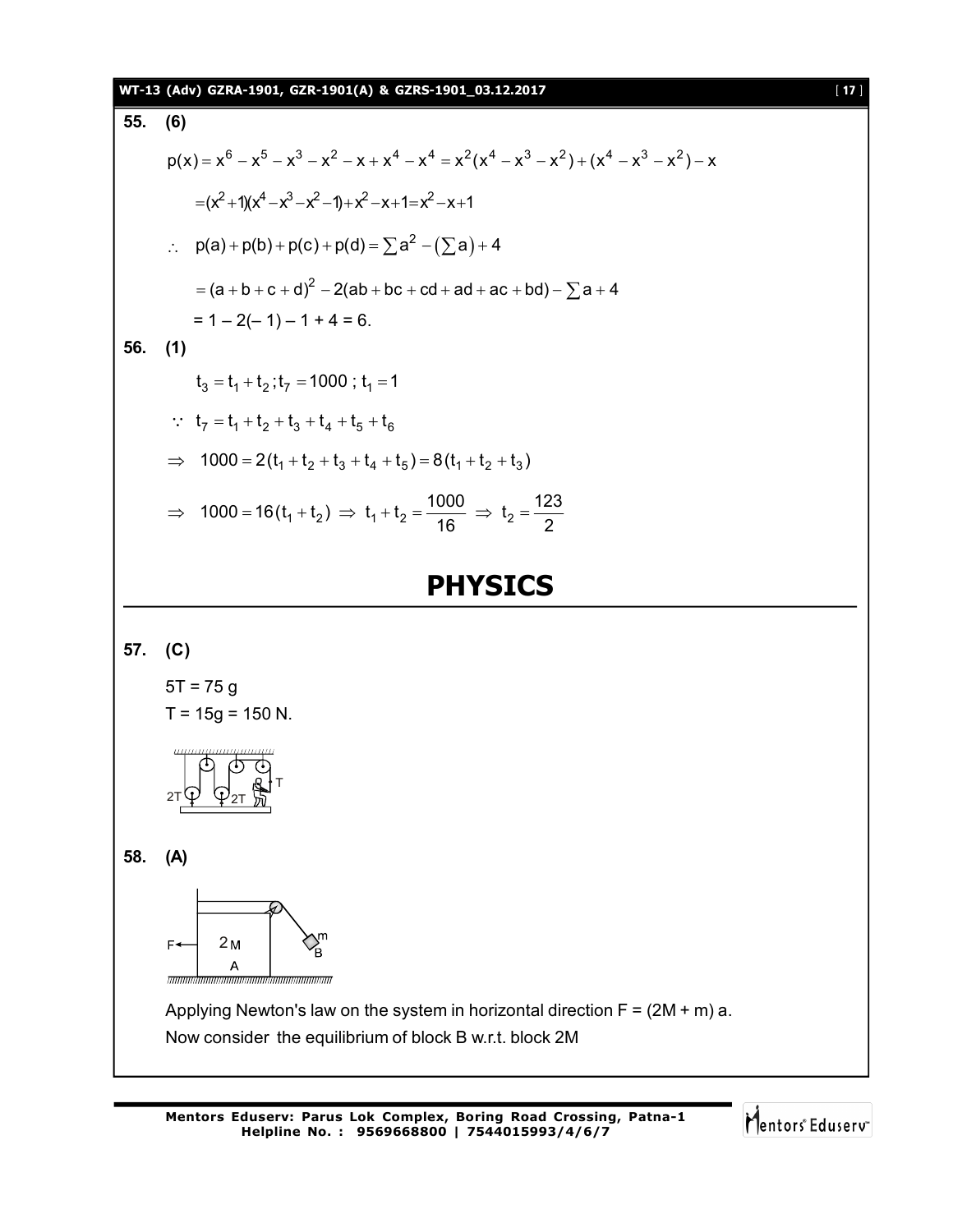![](_page_17_Figure_0.jpeg)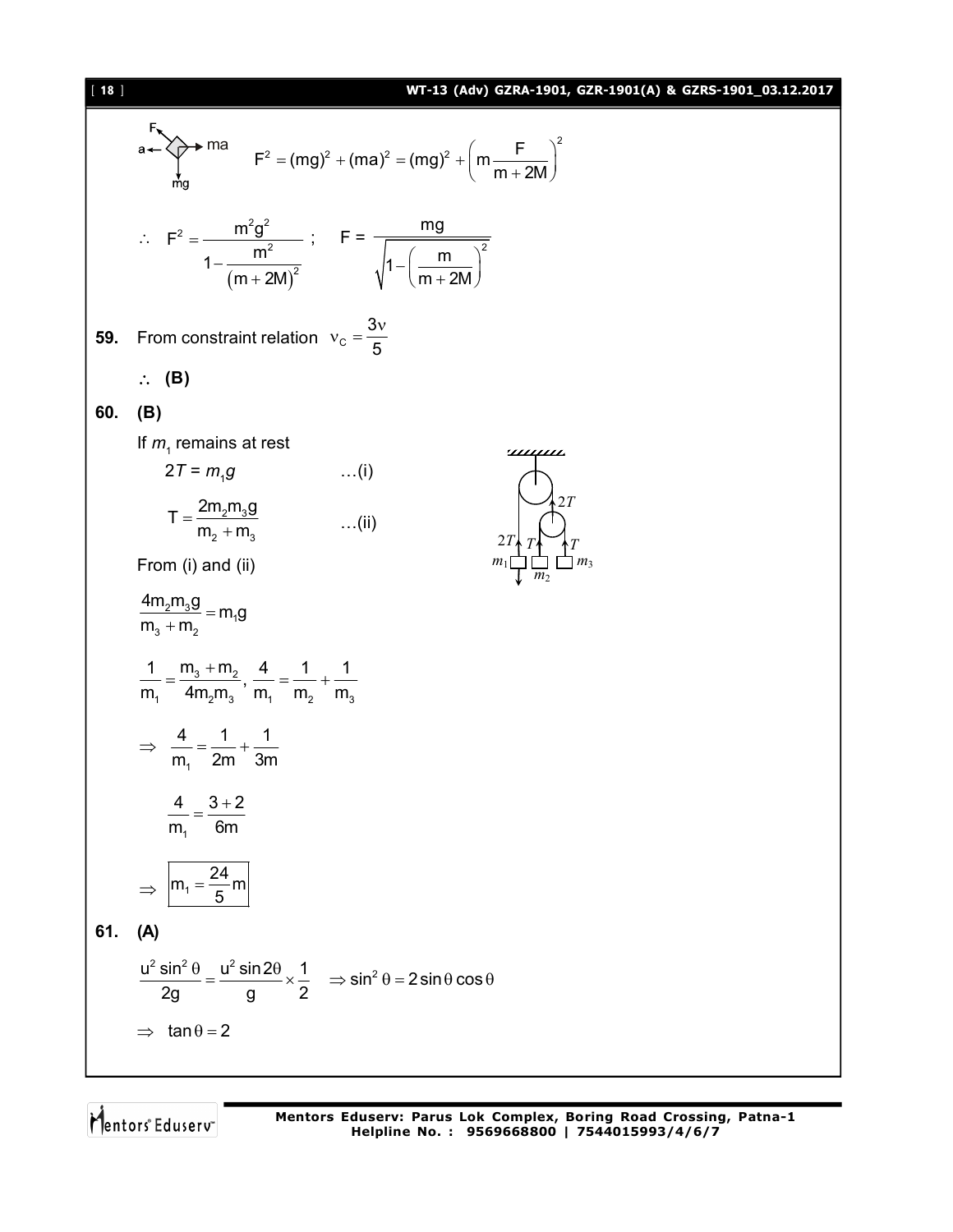## **WT-13 (Adv) GZRA-1901, GZR-1901(A) & GZRS-1901\_03.12.2017** [ **19** ]

**62. (D)**

Gravitational potential energy of the block at the position 1;

 $U_1 = mgh_1$ 

Gravitational potential energy of the block at the position 2,

$$
\boldsymbol{U}_2 = m g \boldsymbol{h}_2
$$

Thus, workdone by the external agent

$$
W = \Delta U = U_2 - U_1 = mg(h_2 - h_1)
$$

$$
\therefore \quad W = mg\left(\frac{b}{2} - \frac{a}{2}\right) = \frac{mg(b-a)}{2}
$$

![](_page_18_Figure_9.jpeg)

**63. (B)**

Horizontal component of velocity of *A* is 10 cos 37° or 8 m/s which is equal to the velocity of *B* in horizontal direction. They will collide at *C* if time of flight of both the particles are equal i.e.

$$
t_A = t_B
$$
  
\n
$$
\frac{2u\sin\theta}{g} = \sqrt{\frac{2h}{g}}; As (h = \frac{1}{2}gt_B^2)
$$
  
\nor 
$$
h = \frac{2u^2\sin^2\theta}{g}
$$
  
\n
$$
= \frac{2(10)^2(\frac{3}{5})^2}{10} = \frac{2 \times 10 \times 9}{5 \times 5} = \frac{36}{5} = 7.2m
$$

$$
64. (A)
$$

$$
(dm)g = \frac{W}{2\pi r} \times r(2\alpha) = \frac{W\alpha}{\pi}
$$
\n
$$
N_x = 2T \sin \alpha
$$
\n
$$
N_x = 2T(\alpha), \quad \because (\alpha \ll)
$$
\n
$$
N_y = (dm)g
$$
\n
$$
\Rightarrow \tan \theta = \frac{N_x}{N_y} = \frac{2T\alpha}{(dm)g}
$$
\n
$$
N_y = (dm)g
$$
\n
$$
N_y = (dm)g
$$
\n
$$
N_z = \frac{2T\alpha}{(dm)g}
$$

**Mentors Eduserv: Parus Lok Complex, Boring Road Crossing, Patna-1 Helpline No. : 9569668800 | 7544015993/4/6/7**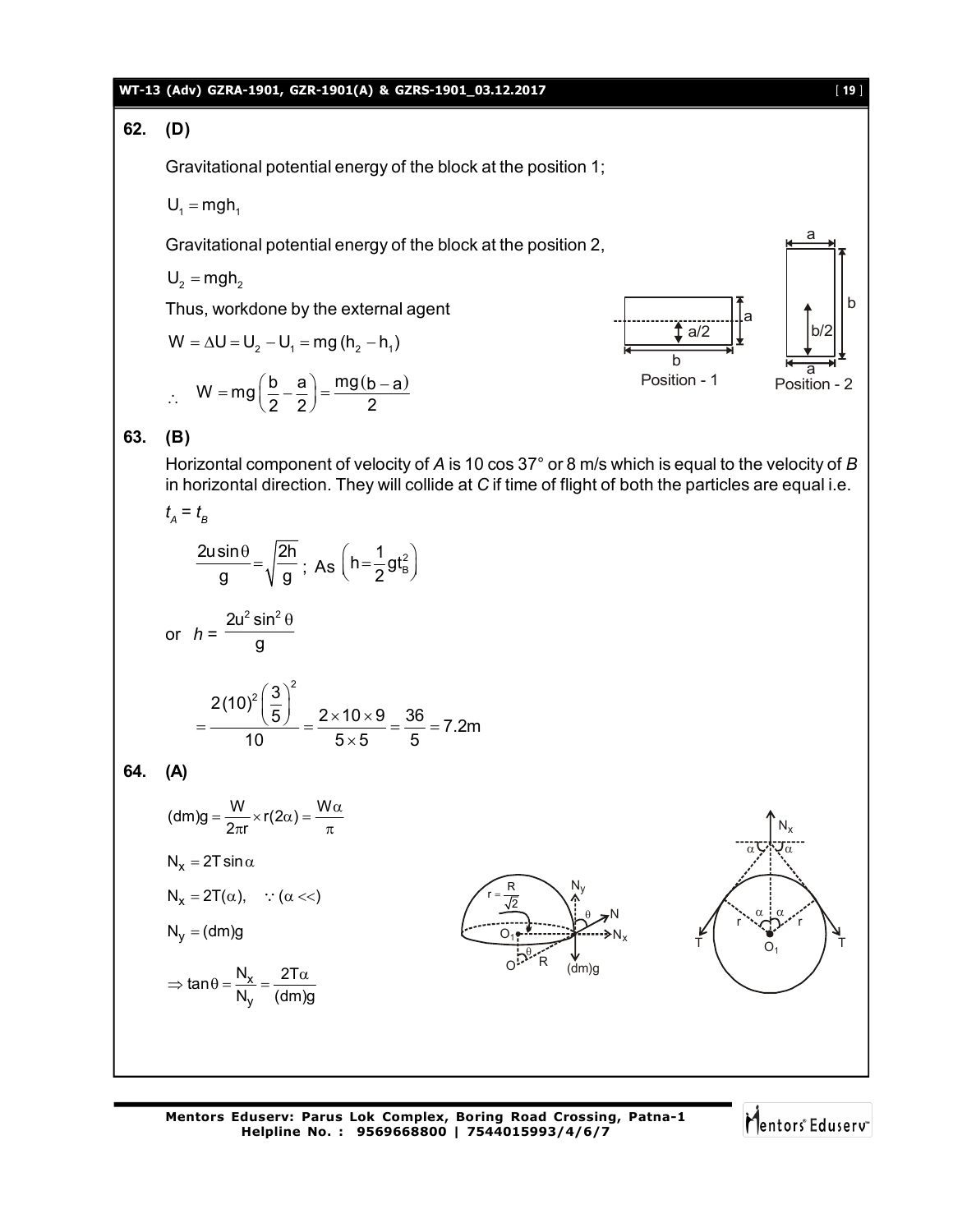| $[20]$ | WT-13 (Adv) GZRA-1901, GZR-1901(A) & GZRS-1901_03.12.2017                                                                                                                                                                                                                      |
|--------|--------------------------------------------------------------------------------------------------------------------------------------------------------------------------------------------------------------------------------------------------------------------------------|
|        | $\Rightarrow$ tan45° = $\frac{2T\alpha}{(dm)g}$ ⇒ 1 = $\frac{2T\alpha}{W\alpha}$                                                                                                                                                                                               |
|        | $1 = \frac{T(2\pi)}{M}$                                                                                                                                                                                                                                                        |
|        | $\therefore T = \left(\frac{W}{2\pi}\right)^n$                                                                                                                                                                                                                                 |
| 65.    | (A, D)                                                                                                                                                                                                                                                                         |
|        | for observer (2),                                                                                                                                                                                                                                                              |
|        | the displacement of the block with respect to trolley (observer 2)<br>$\begin{array}{ccc}\n& & & & \rightarrow & 2 \\ & & & & \rightarrow & 2 \\ & & & & \rightarrow & 6\n\end{array}$<br>$d_{12} = \frac{1}{2} a_{12} t^2 = \frac{1}{2} \times 2 \times 10^2 = 100 \text{ m}$ |
|        | Hence workdone by pseudo force on block as shown by observer (2),                                                                                                                                                                                                              |
|        | $W_2 = - (ma_2) d_{12} = -5 \times 1 \times 100 = -500 J$                                                                                                                                                                                                                      |
|        | The observer (3) will observe a pseudo force $ma_3(\leftarrow)$ .                                                                                                                                                                                                              |
|        | Now, $S_{13} = \frac{1}{2} a_{13} t^2$                                                                                                                                                                                                                                         |
|        | Here $a_{13} = a_1 - a_3 = (a_{12} + a_2) - a_3 = 2 + 1 - 3 = 0$                                                                                                                                                                                                               |
|        | $\therefore$ S <sub>13</sub> = 0                                                                                                                                                                                                                                               |
|        | $\therefore$ W <sub>3</sub> = 0 and also W <sub>pseudo</sub> = 0.                                                                                                                                                                                                              |
| 66.    | (B, C)                                                                                                                                                                                                                                                                         |
|        | Area = $\frac{1}{2} \times 10 \times (6 + 4) = \frac{v^2}{2}$<br>$a(m/s)^2$<br>6                                                                                                                                                                                               |
|        | 4<br>$v = 10$ m/s                                                                                                                                                                                                                                                              |
|        | $\blacktriangleright S(m)$<br>Area upto 30 m = $\frac{1}{2} \times 30 \times 6 = \frac{v^2}{2}$<br>30<br>10                                                                                                                                                                    |
|        | $v^2 = 180$                                                                                                                                                                                                                                                                    |
|        | $v_{\text{max}} = \sqrt{80} < 14$                                                                                                                                                                                                                                              |
|        |                                                                                                                                                                                                                                                                                |

Mentors<sup>®</sup> Eduserv<sup>®</sup>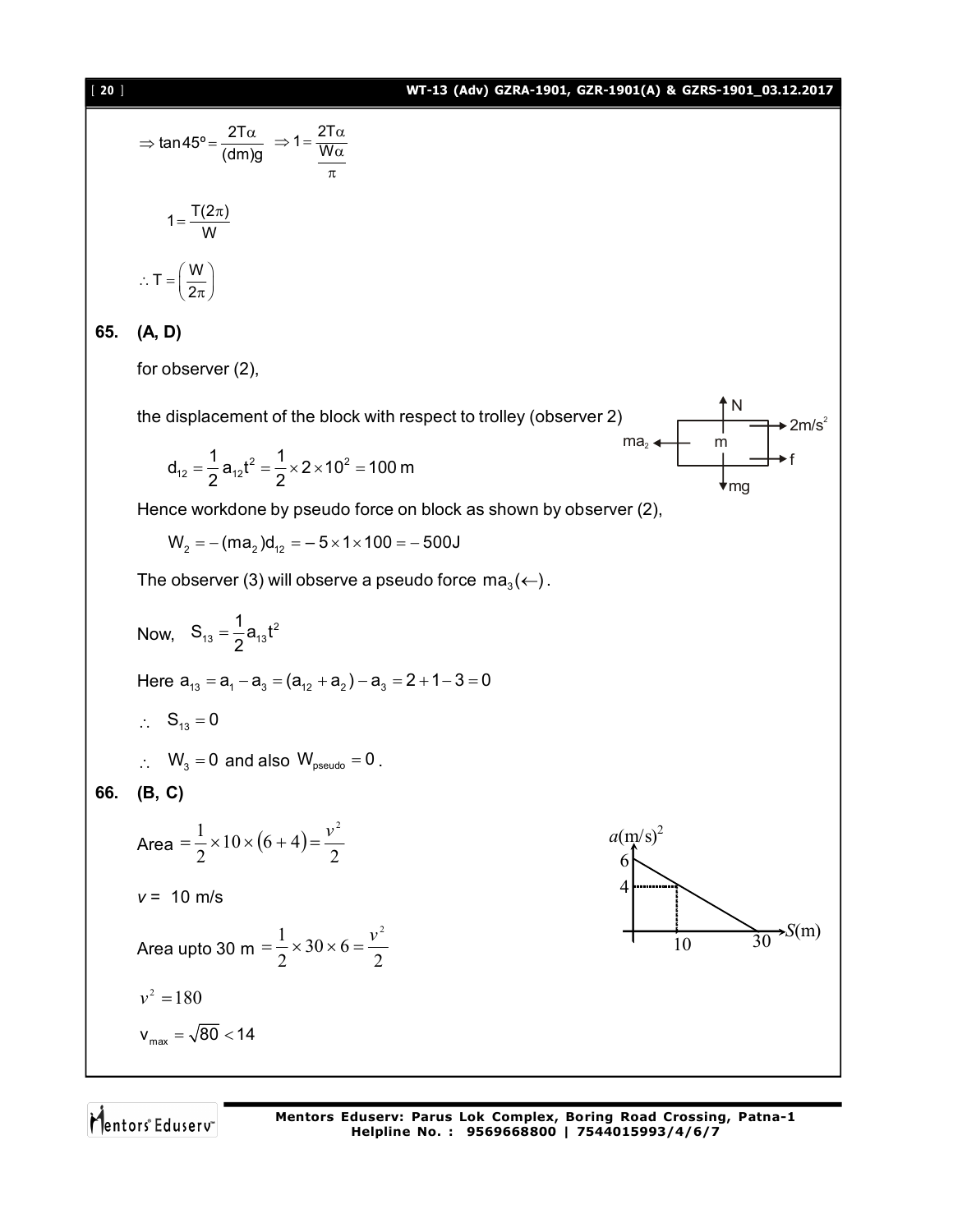## **WT-13 (Adv) GZRA-1901, GZR-1901(A) & GZRS-1901\_03.12.2017** [ **21** ]

| 67. (A, B, C, D)                                                                                       |
|--------------------------------------------------------------------------------------------------------|
| $\vec{v}_i = 4\hat{i} + 4\hat{k}$<br>$\vec{a}_4 = -g\hat{k}$                                           |
| $\vec{a}_v = -g\hat{k}$<br>$\vec{v}_e = 3\hat{j} + 4\hat{k}$                                           |
| $\vec{v}_4 - \vec{v}_8 = 4\hat{i} - 3\hat{j}$ $\vec{a}_{48} = \vec{O}$                                 |
| $ \vec{v}_{_{AB}}  = 5$ m/s                                                                            |
| Time of flight $t_A = \frac{2 \times 4}{g} = \frac{8}{g}$ , $t_B = \frac{2 \times 4}{g} = \frac{8}{g}$ |
| Separation when they hit the ground = $5 \times \frac{8}{9}$ = 4m                                      |
| <b>68.</b> $h_1 = \frac{u^2}{2g} \sin^2 \alpha$ and $h_2 = \frac{u^2}{2g} \cos^2 \alpha$               |
| $R = \frac{u^2}{2} 2 \sin \alpha \cos \alpha$                                                          |
| $R = \frac{u^2}{a} \times 2 \frac{\sqrt{2gh_1}}{4} \frac{\sqrt{2gh_2}}{4}$ , $R = 4\sqrt{h_1h_2}$      |
| $\frac{t_1}{t_2} = \frac{2u\sin\alpha/g}{2u\sin(90-\alpha)/g} = \tan\alpha$                            |
| 69. $u = 3$ m/s                                                                                        |
| $a_x = -1.0$ m/s <sup>2</sup>                                                                          |
| $\therefore v_x^2 = u_x^2 + 2a_x x$                                                                    |
| or $0 = (3)^2 + 2(-1)(x)$ or $x = 4.5$ m                                                               |
| Also $v_x = u_x + a_x t$                                                                               |
| $0 = 3 - (1.0)t$ or t = 3s                                                                             |
| $y = uy t + \frac{1}{2} ay t2 = 0 + \frac{1}{2} (-0.5)(3)2 = -2.25$ m                                  |
| and $v_y = a_y t = (-0.5)(3) = -1.5$ m/s                                                               |

Mentors<sup>e</sup> Eduserv<sup>-</sup>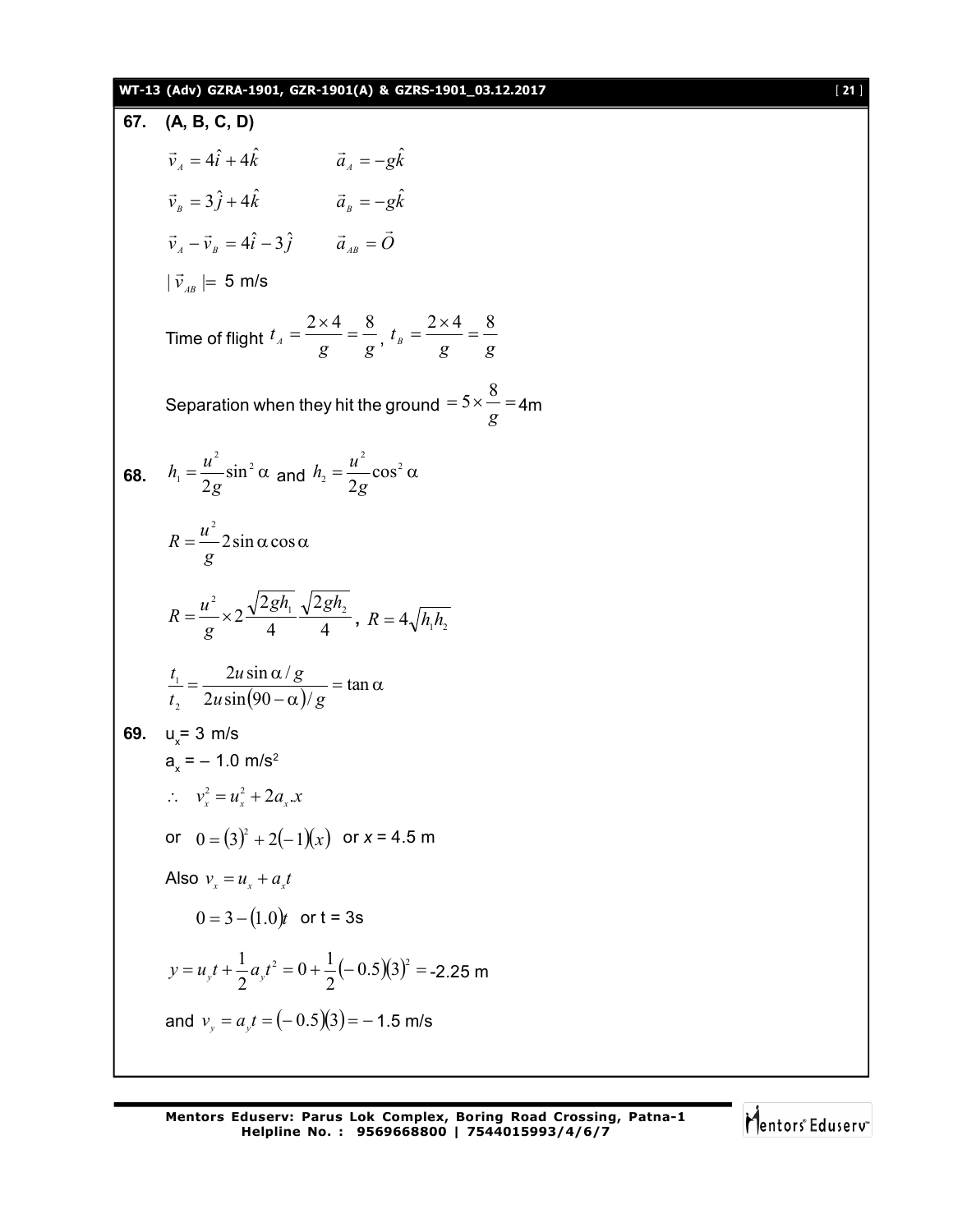![](_page_21_Figure_0.jpeg)

**Mentors Eduserv: Parus Lok Complex, Boring Road Crossing, Patna-1 Helpline No. : 9569668800 | 7544015993/4/6/7**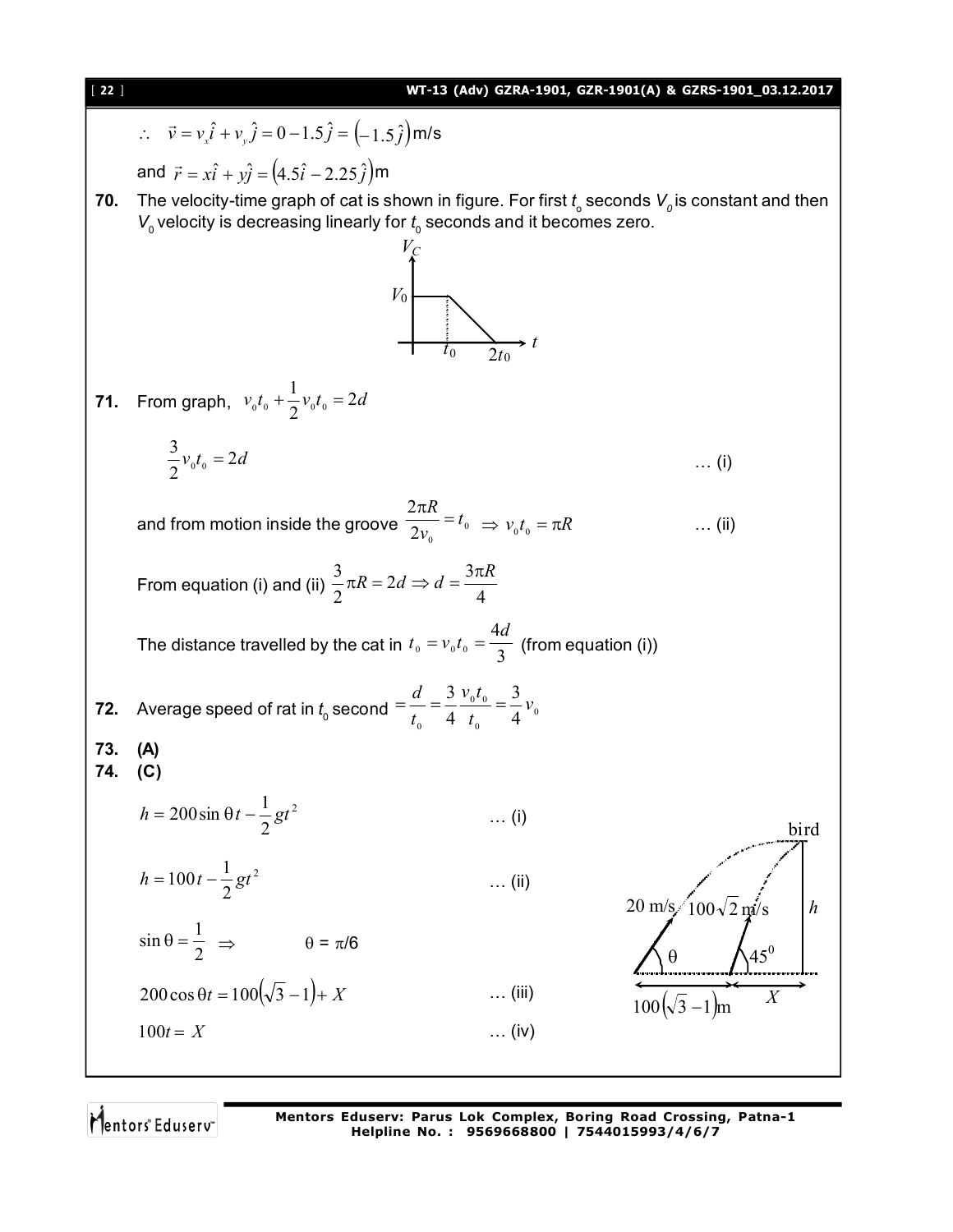## **WT-13 (Adv) GZRA-1901, GZR-1901(A) & GZRS-1901\_03.12.2017** [ **23** ]

$$
200 \times \frac{\sqrt{3}}{2} \times t = 100(\sqrt{3} - 1) + 100t
$$
  

$$
100\sqrt{3} t - 100 t = 100(\sqrt{3} - 1)
$$
  

$$
t = 1 s
$$
  

$$
h = 100 \times 1 - \frac{1}{2} \times 10 \times 1^2 = 95 m
$$

*x* = 100 m

# **75. (5)**

In the frame of the lift first pulley will be stationary so velocity of second pulley will be zero & Hence in the frame of ground it moves with 5 m/s

# **76. (8)**

$$
T = \frac{4m_1m_2m_3g}{4m_1m_2 + m_2m_3 + m_1m_3}
$$

## **77. (2)**

From constraint relation,  $a_{\rm B} = 4a_{\rm A} = 2 \text{ms}^{-2}$ 

## **78. (4)**

Force of friction between the two will be maximum i.e.,  $\mu$ mg.

Retardation of A is 
$$
a_A = \frac{\mu mg}{m} = \mu g
$$

and acceleration of B is  $\mathsf{a}_{\scriptscriptstyle\mathsf{B}}$  $a_B = \frac{\mu mg}{2} = \frac{\mu g}{2}$ 3m 3  $=\frac{\mu mg}{2}=\frac{\mu g}{2}$ 

Required acceleration = 4

**79. (3)**

FBD of block B w.r.t. wedge A , for maximum 'a' :

![](_page_22_Figure_16.jpeg)

Perpendicular to wedge :

![](_page_22_Picture_19.jpeg)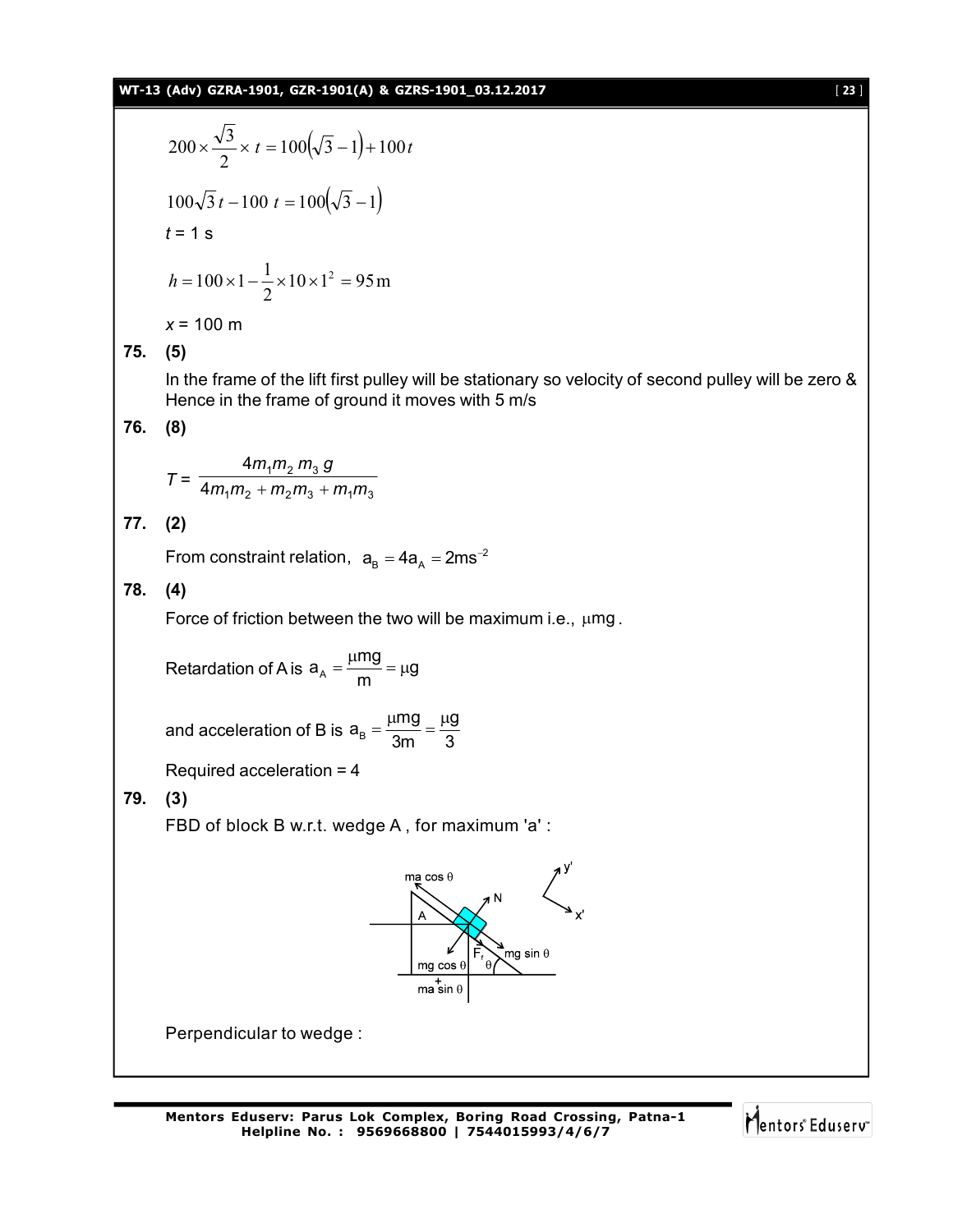![](_page_23_Figure_0.jpeg)